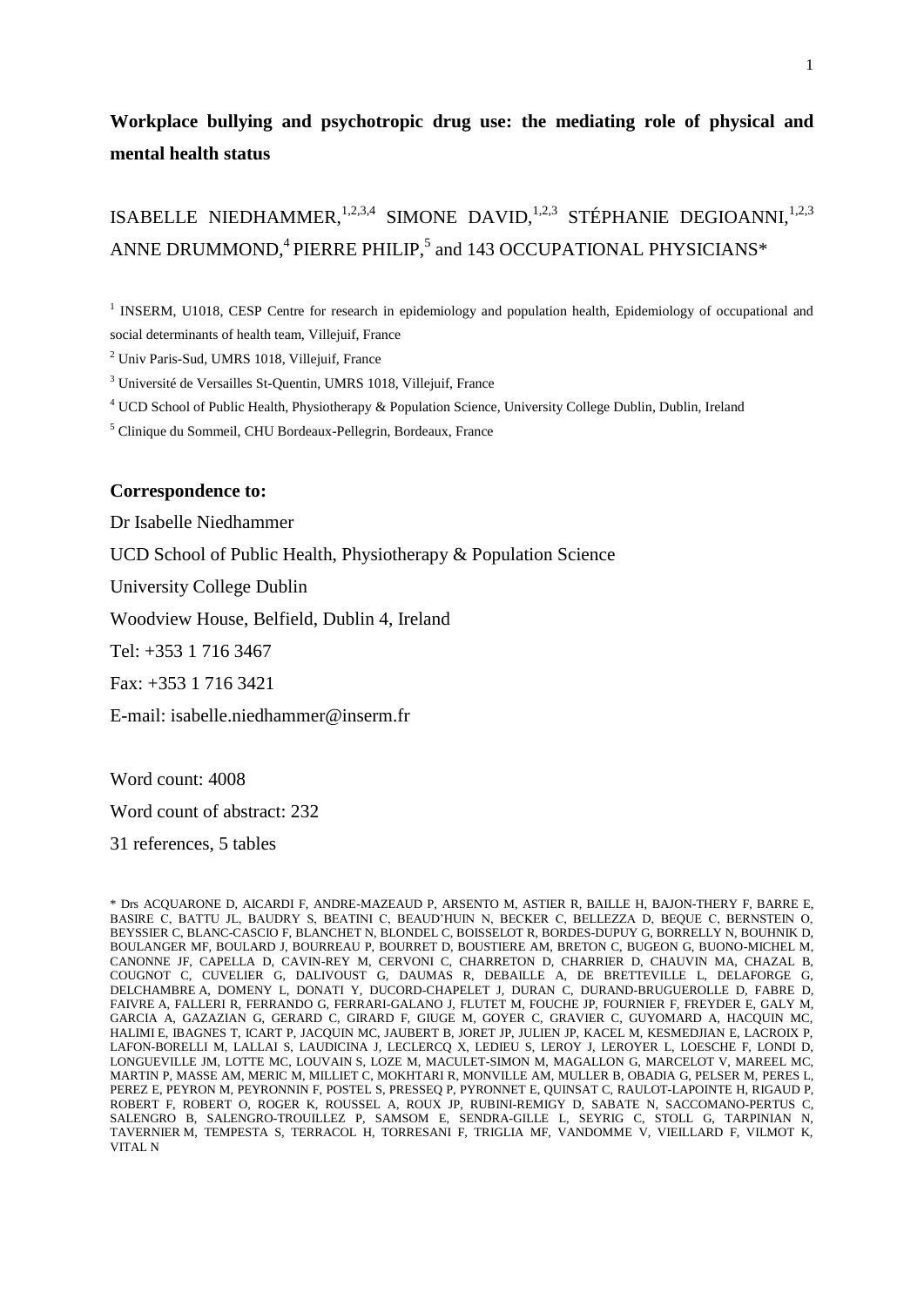## **ABSTRACT**

**Objectives**: The association between workplace bullying and psychotropic drug use is not well established. This study was aimed at exploring the association between workplace bullying, and its characteristics, and psychotropic drug use, and studying the mediating role of physical and mental health. **Methods**: The study population consisted of a random sample of 3132 men and 4562 women of the working population in the South-East of France. Workplace bullying, evaluated using the validated instrument elaborated by Leymann, and psychotropic drug use, as well as covariates, were measured using a self-administered questionnaire. Covariates included age, marital status, presence of children, education, occupation, working hours, night work, physico-chemical exposures at work, self-reported health, and depressive symptoms. Statistical analysis was performed using logistic regression analysis, and was carried out separately for men and women. **Results**: Workplace bullying was strongly associated with psychotropic drug use. Past exposure to bullying increased the risk for this use. The more frequent and the longer the exposure to bullying, the stronger the association with psychotropic drug use. Observing bullying on someone else at the workplace was associated with psychotropic drug use. Adjustment for covariates did not modify the results. Additional adjustment for self-reported health and depressive symptoms reduced the magnitude of the associations, especially for men. **Conclusion**: The association between bullying and psychotropic drug use was found to be significant and strong, and was partially mediated by physical and mental health.

**Keywords**: psychotropic drug use, workplace bullying, mental health, self-reported health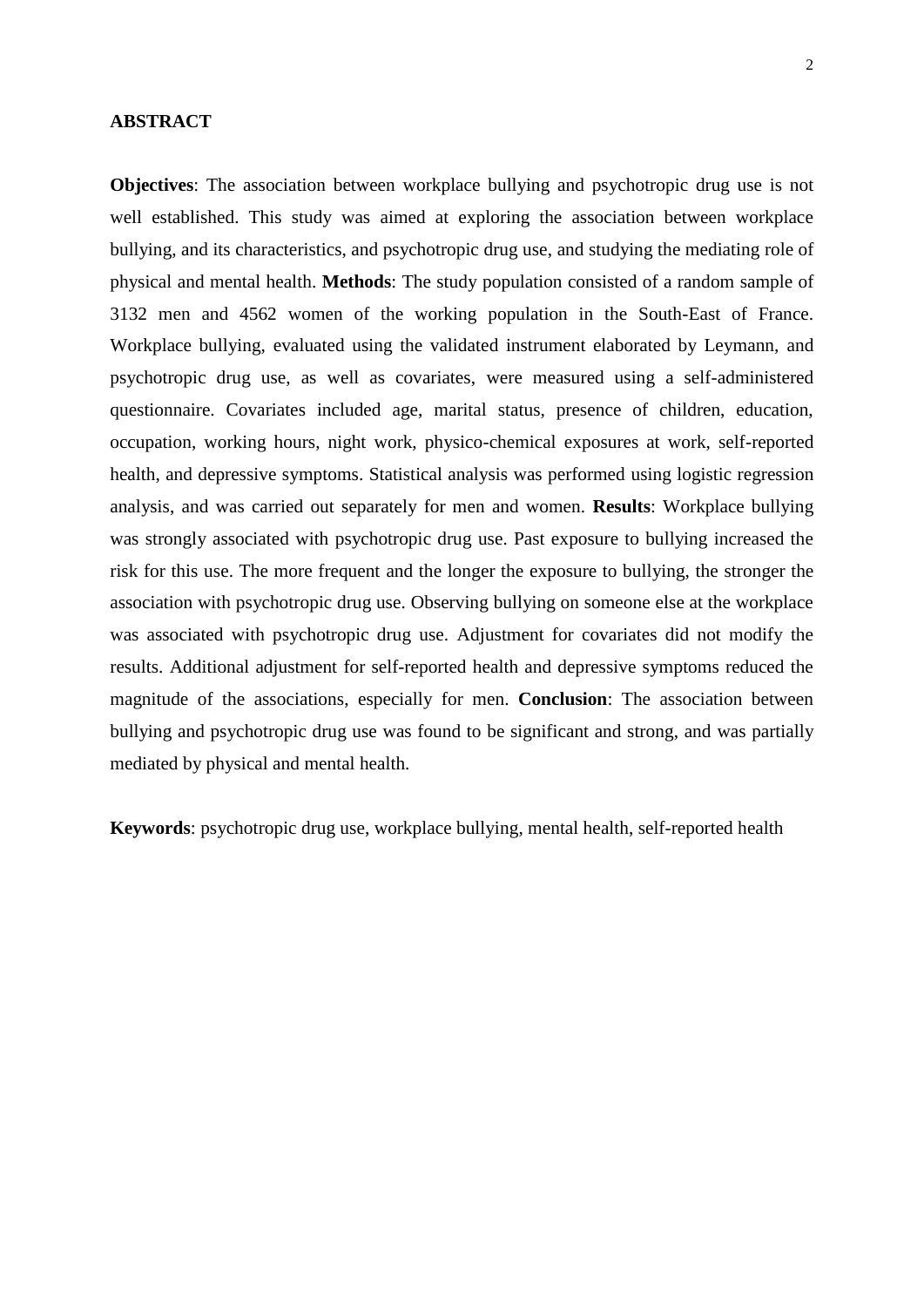#### **INTRODUCTION**

The use of psychotropic drugs, aimed at bringing a symptomatic response to mental disorders, has increased within the last few decades in industrialised countries, and this category of drugs is now amongst the most commonly prescribed. The ESEMeD project showed that 8% of males and 16% of females took at least one psychotropic drug in the past 12 months in Europe (Alonso et al., 2004). In France, 24% of the population (17% of men, 31% of women) were reimbursed for a psychotropic medication during the year 2000 (Lecadet et al., 2003) and psychotropic drug use may be higher than in other European countries (Alonso et al., 2004). A variety of factors may explain the differences between countries, such as access and utilization of health and mental health services, legal rules for prescription, retail and use of psychotropic drugs, but also actual differences in the prevalence of mental disorders. Anxiolytics are currently the most commonly prescribed drugs, antidepressants and hypnotics being less frequently used. This pattern is found in Europe in general (Alonso et al., 2004) and in France in particular (Lecadet et al., 2003). Under-treatment was found to be a common phenomenon: a substantial proportion of subjects with mental disorders did not use psychotropic drugs or were inappropriately treated (Alonso et al., 2004). Although benefits are associated with the use of these drugs, concern has also increased regarding their health effects (side effects), especially with long-term use, and the dependence related to use. Psychotropic drug use may be associated with health, social, and economic consequences, such as cardiac side effects (Witchel et al., 2003), falls in older age (Leipzig et al., 1999), and accidents (Wadsworth et al., 2005). Consequently, psychotropic drug use may be a serious public health issue, because of the high prevalence of use, and their consequences, and a better understanding of the factors associated with use may be useful for preventive action.

The causes of psychotropic drug use are complex and certainly multifactorial. Studies reported that psychotropic drug use was associated with female gender, older age, low socioeconomic status, or living alone (Alonso et al., 2004;Lavigne and Bourbonnais, 2010;Lecadet et al., 2003). To date, occupational factors have been understudied in relation to psychotropic drug use.

Indeed, little research has been undertaken that targets psychotropic drug use in the working population. Although job stress is suspected to be one of the major occupational risk factors for mental health outcomes, the impact of job stress on psychotropic drug use has not been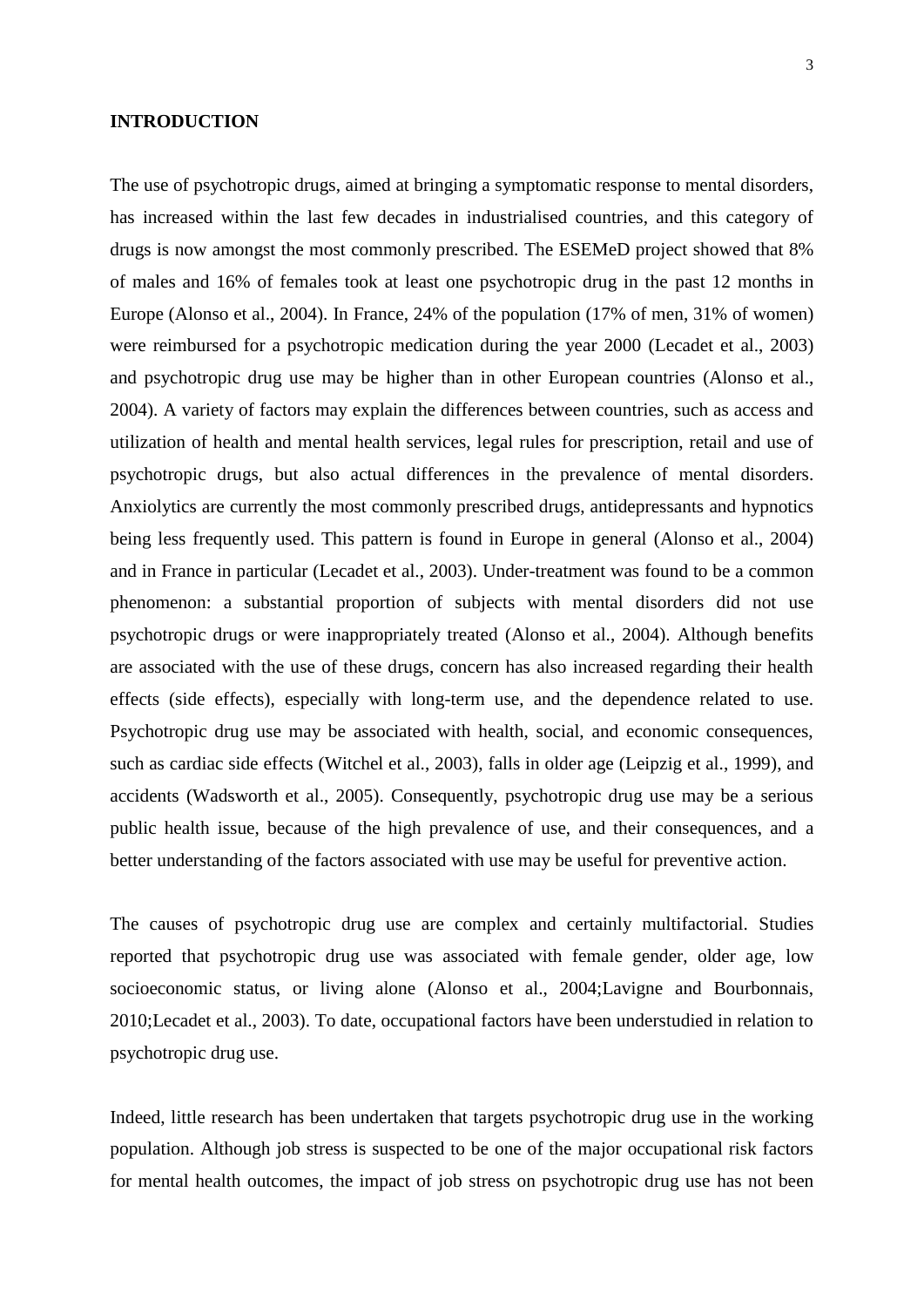widely studied. Some studies have shown that measures of job stress, such as high psychological demands, low decision latitude, job strain, low social support, iso-strain, low reward, or effort-reward imbalance were associated with psychotropic drug use (Lavigne and Bourbonnais, 2010;Moisan et al., 1999;Pelfrene et al., 2004;Virtanen et al., 2007). However, these studies were done on relatively small or selective samples, and/or did not take adequate account of potential confounding factors such as socio-demographic factors, physical and mental health status, or important occupational risk factors such as night work and working hours. Furthermore, a still lower number of studies have explored the association between workplace bullying, considered to be one of the most damaging job stress factors, and psychotropic drug use, and the literature in this area appears still more sparse (Appelberg et al., 1993;Lavigne and Bourbonnais, 2010;Richman et al., 1999;Vartia, 2001;Traweger et al., 2004).

Workplace bullying is difficult to evaluate, and no consensus exists regarding its definition. Here, the definition by Leymann (Leymann, 1996b) was adopted: workplace bullying 'involves hostile and unethical communication, which is directed in a systematic way by one or a few individuals mainly towards one individual who is pushed into a helpless and defenceless position'. Two approaches using self-reported questionnaires have been developed in surveys: inventories of various forms of bullying, and self-report of being exposed to bullying on the basis of a given definition. According to some authors, the combination of both approaches would be adequate to define cases of bullying (Einarsen and Skogstad, 1996;Einarsen, 2000;Vartia, 1996;Vartia, 2001). Duration and frequency of bullying would also be crucial elements. In the present study, we used the questionnaire elaborated by Leymann, the Leymann Inventory of Psychological Terror (LIPT) (Leymann, 1996a), considered to have the greatest coverage and acceptable reliabilities (Cowie et al., 2002), and also the second approach based on self-report of being exposed to bullying.

The objectives of this study were to examine the associations between workplace bullying and psychotropic drug use. This study attempted to take the previous limitations described earlier into account, as it was based on a large and non-selective sample of the working population, it included a standard measure of exposure to workplace bullying, and detailed information on this exposure, took account of a large number of confounding factors, and studied the specific mediating role of physical and mental health in the association between workplace bullying and psychotropic drug use.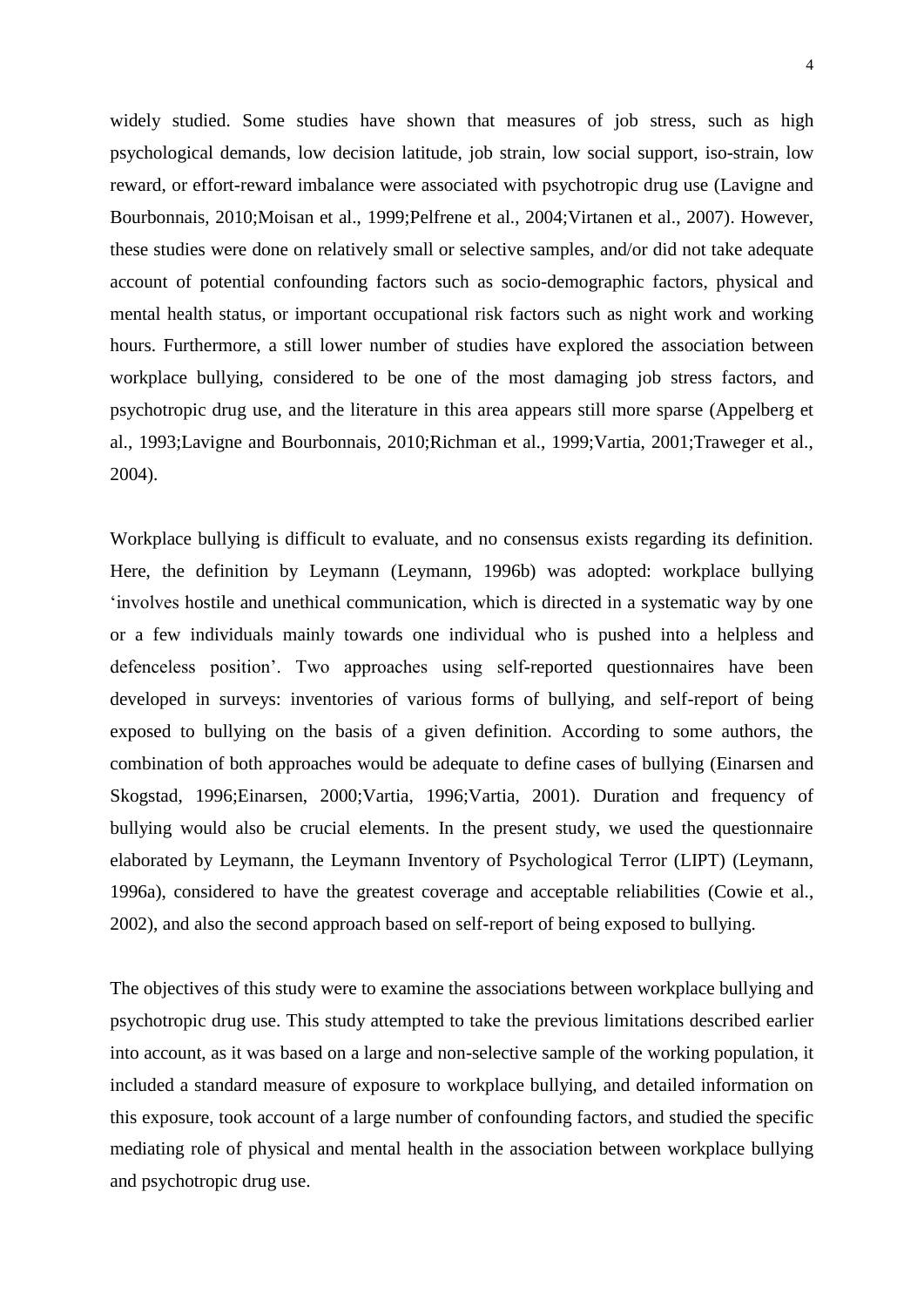# **METHODS**

#### *Population*

This cross-sectional survey was performed by INSERM in 2004 among the general working population in the southeast of France in collaboration with a network of 143 voluntary occupational physicians, who, if working full-time, selected 150 employees each randomly, and invited them to participate in the survey. Occupational medicine is mandatory for all employees in France, consequently, every employee has a medical examination with an occupational physician periodically; at the time of the survey, this was annually. In order to be included in the survey, employees had to have worked for at least 3 months in their company. The survey was based on a self-administered questionnaire which was anonymous, and was returned using a prepaid envelope. Because employees included in the survey were all working at the time of the survey, it could be assumed that those who had a major mental health disorder might be underrepresented in the sample because these people would be more likely to be on sick leave. Several papers have already been published on the topic of workplace bullying using this study sample (Niedhammer et al., 2006b;Niedhammer et al., 2006a;Niedhammer et al., 2007;Niedhammer et al., 2009).

# *Variables*

Our questionnaire included a French version of the LIPT, measuring the experience of 45 forms of bullying within the previous 12 months, as well as frequency and duration of bullying. The reference period for exposure was 12 months making it possible to study exposure to bullying even in a previous job (inclusion criterion in the survey was at least 3 months in the company, consequently exposure to bullying in a previous job was also explored). Afterwards, the employees were given the following definition: 'Bullying may be defined by a situation in which someone is exposed to hostile behaviours on the part of one or more persons in the work environment which aim continually and repeatedly to offend, oppress, maltreat, or to exclude or isolate over a long period of time.' The employees were asked if they perceived themselves as being exposed to bullying within the past 12 months. Cases of bullying were defined using both Leymann's definition (exposure to at least one form of bullying within the previous 12 months, weekly or more, and for at least 6 months)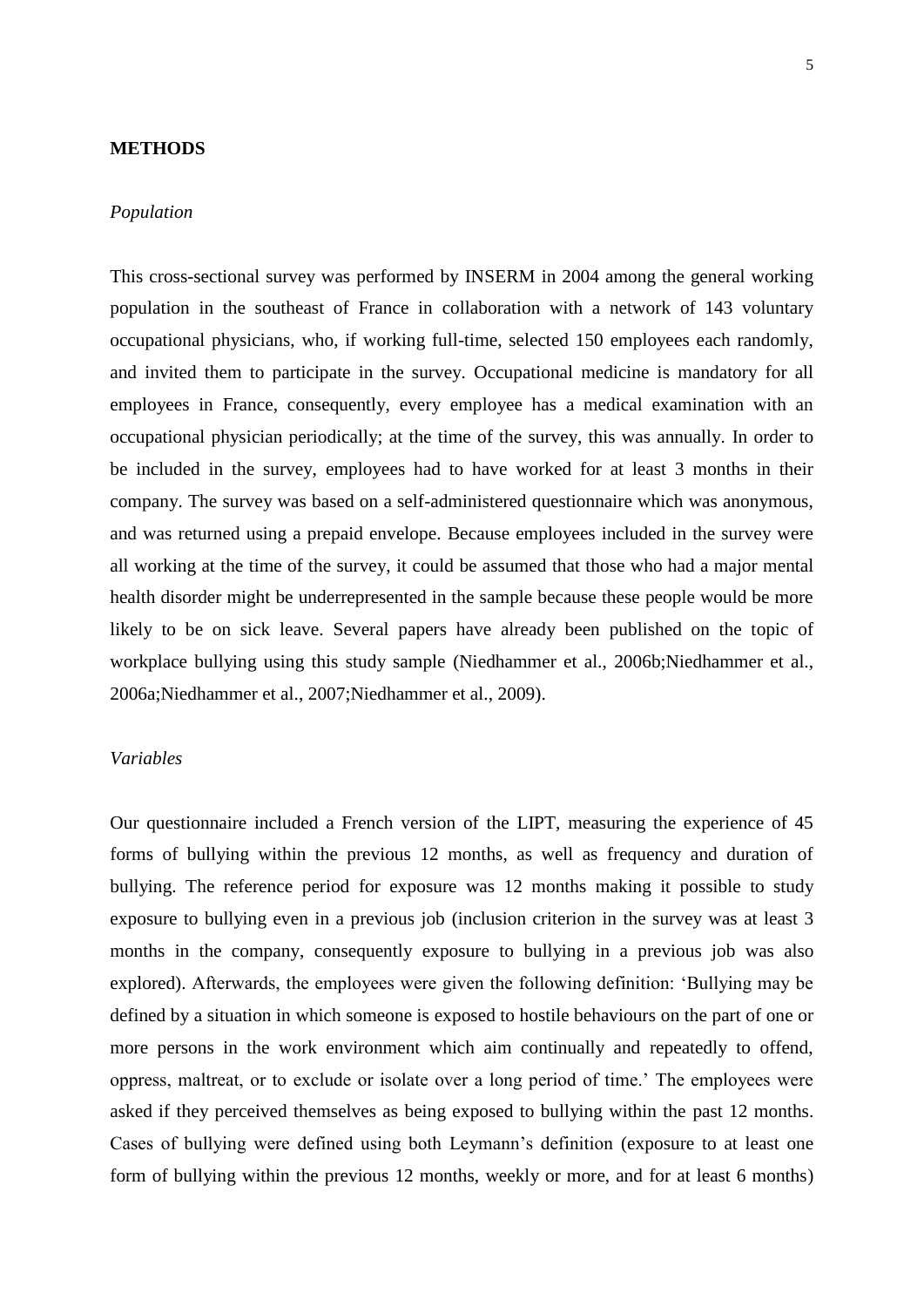(Leymann, 1996b) and the self-report of being exposed to bullying, as recommended previously (Einarsen and Skogstad, 1996;Einarsen, 2000;Vartia, 1996;Vartia, 2001). The psychometric properties of the French version of the LIPT questionnaire were studied in a previous paper (Niedhammer et al., 2006a), and we found that the combined evaluation of bullying increased the convergent and predictive validity compared with Leymann's definition alone. Several other variables were used to characterize the exposure to workplace bullying within the 12 past months, which were the period of exposure (current or past), and the frequency and duration of exposure. In addition, we used a variable describing the fact that the employees may have been observers of bullying experienced by someone else at their workplace within the 12 past months. We also constructed a variable combining the two variables of exposure to bullying and observing bullying by creating four categories: no exposure at all, observer of bullying, exposure to bullying, and both exposure to bullying and observer of bullying.

Psychotropic drug use was measured using one question evaluating whether a medication to sleep, a tranquilizer, or another psychotropic drug for mental disorders had been taken within the previous 12 months. This variable was used as a marker of sleep and mental health disorders. Drug abuse and recreational use of these drugs were not the focus of the study.

Several variables were used as covariates because they are considered as known or suspected risk factors of psychotropic drug use in the literature and may play a confounding role in the association between bullying and psychotropic drug use: age, marital status, presence of children, educational level, occupational groups (derived from the French classification of occupations -INSEE- that is close to the International Standard Classification of Occupations -ISCO- and included: blue collar workers, clerks/service workers, associate professionals, managers/professionals), working hours per week, night work (permanent night work or alternating shifts including night shift), and the number of physico-chemical exposures at work to thermic constraints (outdoor work, cold or hot temperatures), noise, radiation, chemical exposures, or other exposures. Two health-related variables were also studied: poor self-reported health, based on a 4-level scale ranging from 'very good' (coded 1) to 'very poor' (coded 4), and defined by levels 3 and 4, and depressive symptoms measured using the CES-D scale and defined using the available thresholds established for the French population  $( \geq 17$  for men and  $\geq 23$  for women) to dichotomize the CES-D score (Fuhrer and Rouillon, 1989). Age, marital status, and educational level are well-known risk factors of psychotropic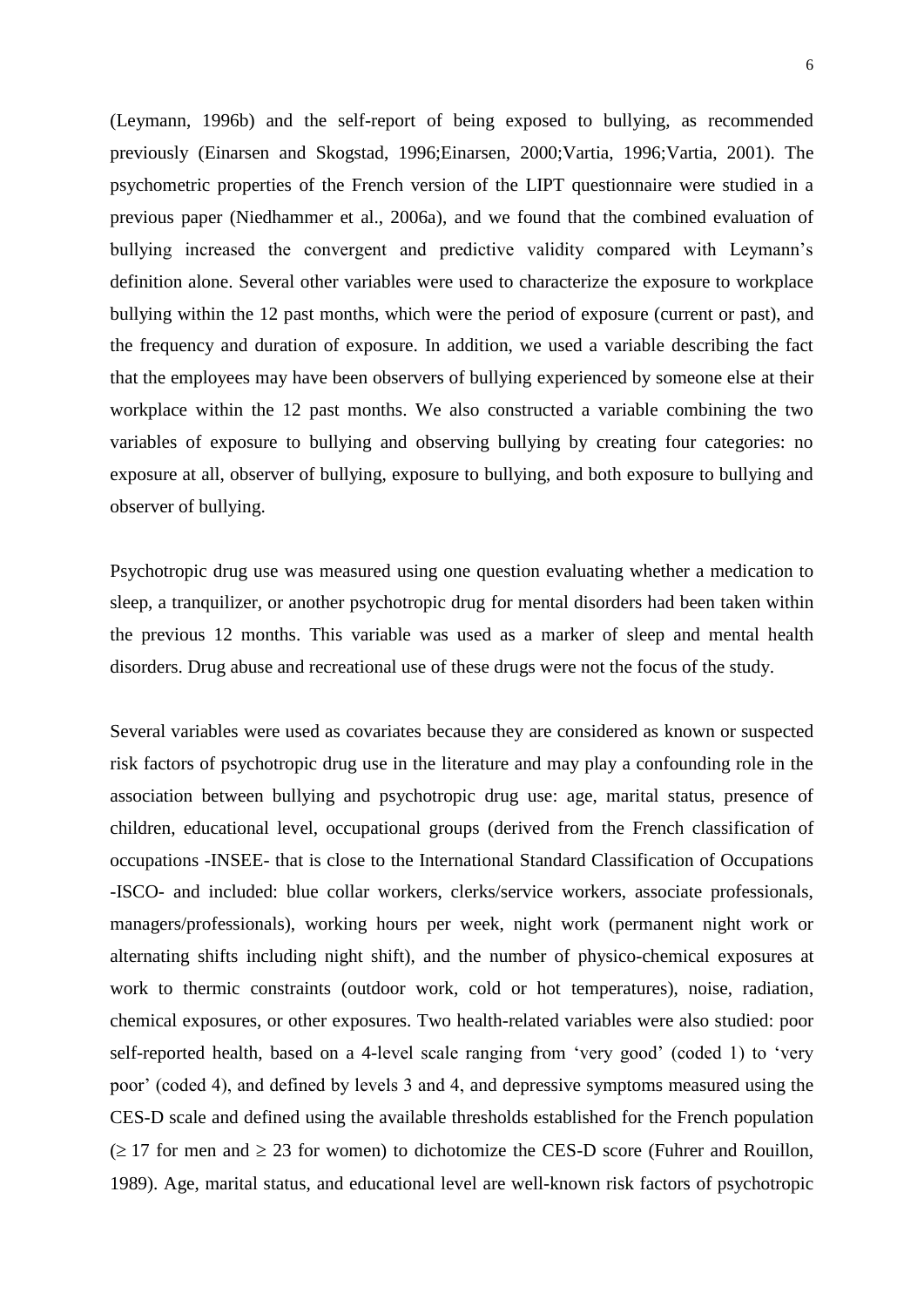drug use (Alonso et al., 2004;Lavigne and Bourbonnais, 2010;Lecadet et al., 2003;Moisan et al., 1999;Pelfrene et al., 2004). As our variable of interest was workplace bullying, a careful consideration was also given to potential occupational risk factors of psychotropic drug use, occupational group, working hours, night work, and physico-chemical exposures, that may increase the risk of psychotropic drug use (Niedhammer et al., 1995;Pelfrene et al., 2004). Finally, self-reported health and depressive symptoms were studied as markers of physical and mental health status, in order to explore their potential mediating role in explaining the association between bullying and psychotropic drug use, something never done before.

## *Statistical analysis*

The crude associations between 6 variables characterizing bullying, i.e. exposure, period, frequency, duration of bullying and the two variables of observing bullying, covariates, and psychotropic drug use were studied using Pearson's Chi-Square test. Logistic regression analysis was then used to adjust for covariates (except self-reported health and depressive symptoms). Six different models were constructed with psychotropic drug use as the dependent variable. In each model, we included as independent variables simultaneously: one of the 6 variables describing bullying, as well as the covariates (model 1). Additional models were also performed with additional adjustment for poor self-reported health and depressive symptoms, that were added in the previous models as covariates (model 2). The mediating role of these two health-related variables was estimated by the change in odds ratio (OR) according to the formula:  $OR_{model 1}$ – $OR_{model 2}$ )/ $(OR_{model 1}$ –1) (Lynch et al., 1996). The OR, or the prevalence-odds ratio as the study design is here cross-sectional, is the ratio of the odds in favour of disease among the exposed to the odds in favour of disease among the unexposed. As differences may be observed between men and women for the prevalences of occupational exposures (including bullying), and of health outcomes (including psychotropic drug use), and as the associations between exposures and outcomes may also differ between genders, analysis was carried out separately for men and women (Niedhammer et al., 2000). Statistical analysis was performed using SAS.

## **RESULTS**

In 2004, 19655 employees were asked to participate in the survey. Among them, 7770 responded to the self-administered questionnaire, leading to a response rate of 40%. Seventy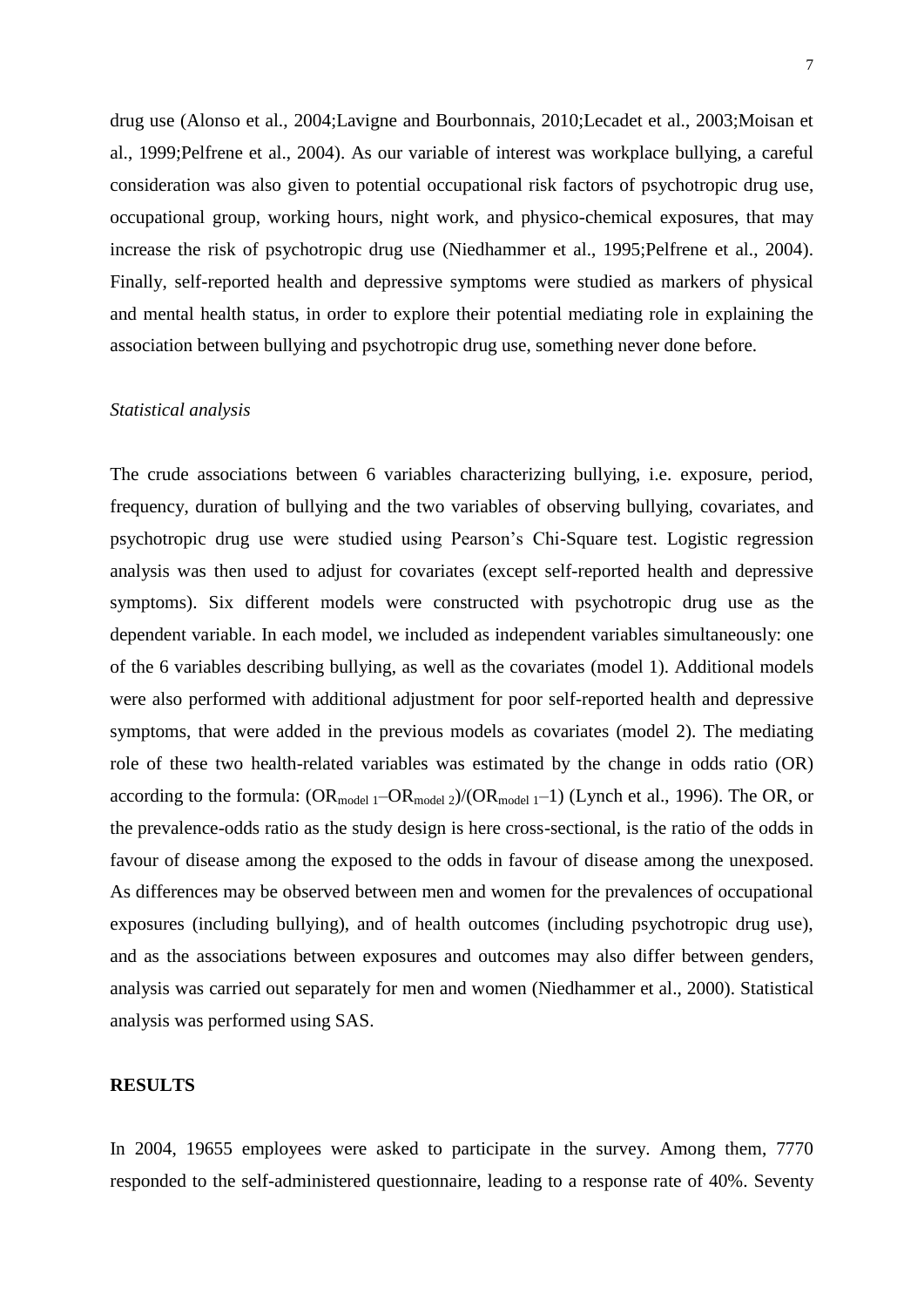six employees were excluded from the analysis, 57 because they had worked for less than 3 months in their company, and 19 because sex response was missing in the questionnaire. Thus, the study was based on 7694 employees, 3132 men and 4562 women, with a mean age of 40 (standard deviation: 10.3). The 12-month prevalence of psychotropic drug use was 19% and 33% for men and women respectively.

Leymann's definition alone led to a 12-month prevalence of exposure to bullying of 11% for men and 13% for women. Using the definition of exposure to bullying combining Leymann's definition and the self-reporting of bullying by the employees within the same period, the 12 month prevalence of exposure to bullying were respectively 9% and 11% for men and women. These results show that most of those defined as exposed to bullying using Leymann's definition also reported being exposed.

All the associations between the variables of bullying and psychotropic drug use were strongly significant at p<0.001 (Table 1). The prevalence of psychotropic drug use increased among people exposed to workplace bullying, especially among those who were currently exposed. People who were exposed to bullying in the past were also at higher risk of psychotropic drug use than those who had never been exposed. Significant associations were observed between the frequency and duration of exposure to bullying and psychotropic drug use. Observing bullying was also associated with an increase in the prevalence of psychotropic drug use. The highest prevalence of psychotropic drug use was observed for those exposed to bullying (with or without observing it) for both genders.

The prevalence of psychotropic drug use increased with age, among those living alone, among women having no children, among those having a lower educational level, among male clerks or service workers, among night workers, and among women exposed to physicochemical exposures at work. The prevalence of psychotropic drug use also increased strongly with poor self-reported health and depressive symptoms (Table 2).

Table 3 provides the results of logistic regression analysis (model 1). Each model shows the association between each variable of bullying and psychotropic drug use after adjustment for covariates. All these associations were strongly significant at  $p<0.001$ , suggesting that covariates did not modify the strong associations observed in Table 1. Exposure to workplace bullying within the last 12 months was found to be a strong risk factor for psychotropic drug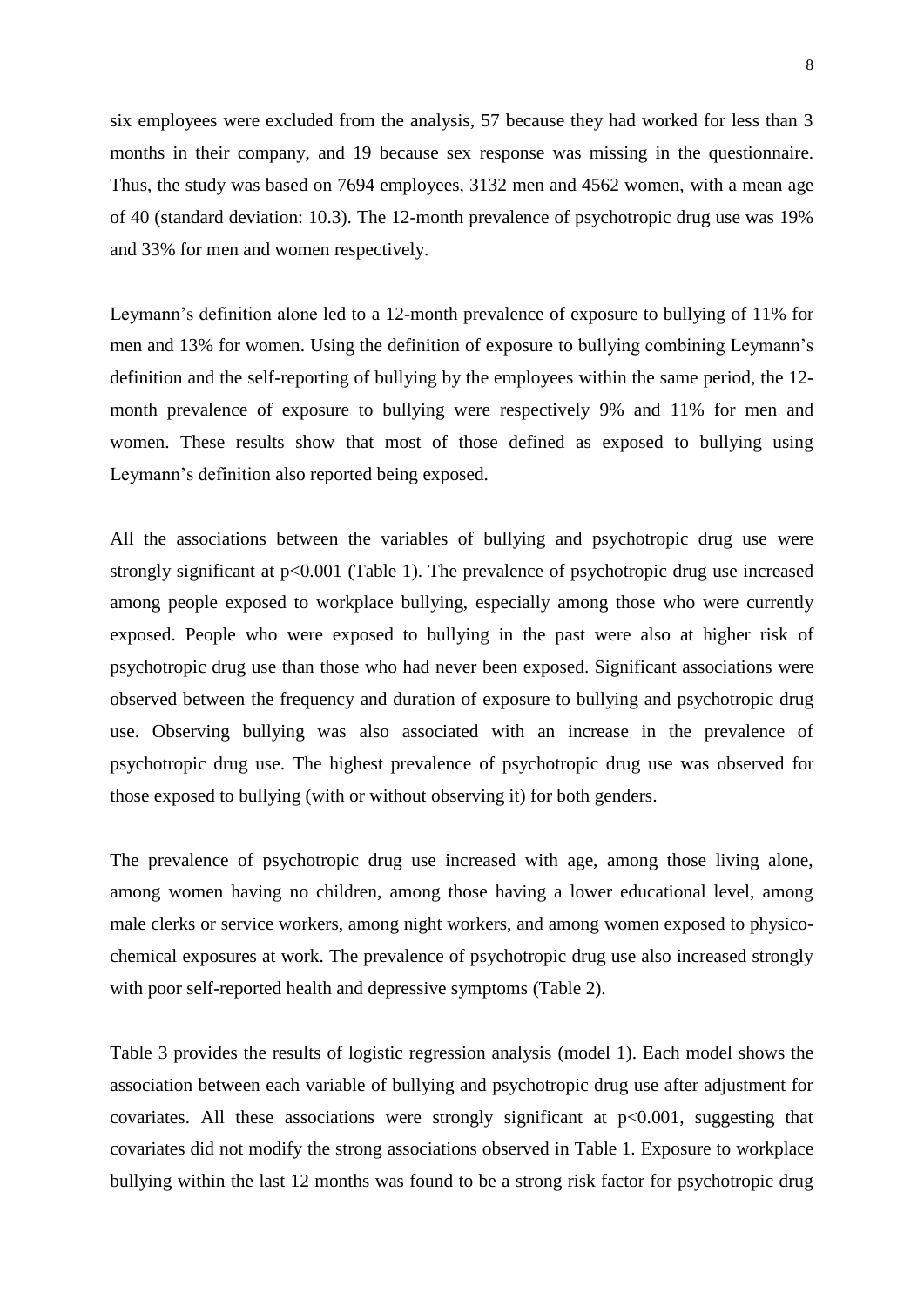use. Past exposure to bullying also increased this risk. The more frequent and the longer the exposure to bullying, the higher the prevalence of use. Tests for trend of frequency and duration of bullying showed dose-response associations significant at  $p<0.0001$ . Observing bullying of someone else increased the risk of psychotropic drug use. Exposure to bullying with or without observing bullying at the workplace led to the highest increases in the risk of psychotropic drug use.

These results from logistic regression analysis (Table 3) also showed that older age and living alone for both genders, occupation and night work for men only, and physico-chemical exposures for women only were found to be significant independent risk factors for psychotropic drug use (Table 4).

Additional adjustment for self-reported health and depressive symptoms (model 2) led to a substantial reduction in the magnitude of the ORs, and the associations between bullying and psychotropic drug use remained significant at p<0.001 in women (Table 5). Inclusion of selfreported health and depressive symptoms in the models led to a reduction of the ORs for those exposed to bullying from 3.10 to 1.31 for men and from 3.49 to 1.78 for women, i.e. a reduction of 85% and 69% respectively.

## **DISCUSSION**

## *Main findings*

This study shows that workplace bullying was strongly associated with psychotropic drug use. Dose-response associations were observed between frequency and duration of bullying and psychotropic drug use. Observing bullying of someone else at the workplace was a risk factor of psychotropic drug use. All these associations were independent of potential confounding factors. However, taking physical and mental health into account reduced the magnitude of the associations between bullying and psychotropic drug use, suggesting a mediating role of these health-related variables.

#### *Strengths and limitations of the study*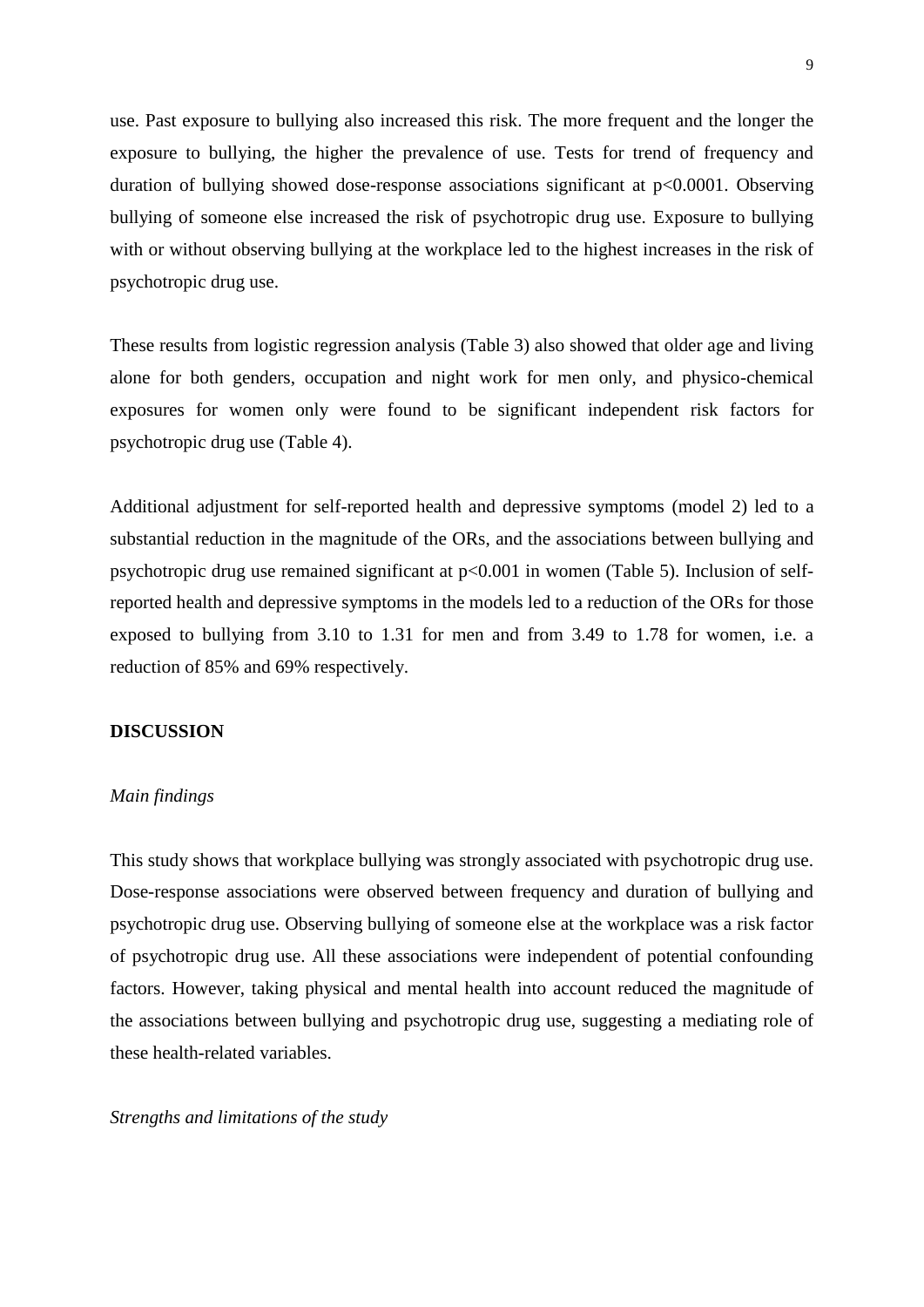Some limitations of the study deserve to be mentioned. The response rate may be considered as low (40%), but it is similar to previous studies on this sensitive topic (Bjorkqvist et al., 1994;Einarsen et al., 1994;Hoel et al., 2001;Salin, 2001). Selection bias may not be ruled out, but the differences between respondents and non-respondents were small for sex, age, economic activities, and occupation. In addition, a comparison between the census population and the sample studied suggested that the study population was roughly representative for the same variables (Niedhammer et al., 2006a). A specific type of healthy worker effect (leading to exclude people in poor health from the labour market) may have operated, as this survey did not include employees on sickness absence within the survey period, especially those who were on sick leave because of the health consequences of workplace bullying, leading to a potential underestimation of the association between bullying and psychotropic drug use. The cross-sectional design of our study did not allow us to conclude on the causal nature of the association between workplace bullying and psychotropic drug use, and a reverse causation may not be excluded. A reporting bias may also be suspected as both workplace bullying and psychotropic drug use were measured using self-report. This reporting bias, which is connected to 'common method variance', for example through negative affectivity and social desirability, may lead to inflated associations between the two variables. Another limitation is related to the use of a rather crude measure for psychotropic drug use. Although other authors used a similar measure (Lavigne and Bourbonnais, 2010), this did not allow us to study the specific classes of psychotropics, the reason or duration for medication.

The strengths of this study were the following. Our sample included a very large number of employees of the general working population, allowing us to study a nonselective population as well as men and women separately, which has been shown to be crucial (Niedhammer et al., 2000). Another type of healthy worker effect (people in poor health shifted to less exposed jobs) was taken into account as we were able to study exposure to bullying in a previous job. A validated instrument was used to measure workplace bullying (LIPT), and various variables were constructed to describe the exposure to workplace bullying which has never been done before in the study of psychotropic drug use, and provided detailed information on exposure to bullying and its associations with psychotropic drug use. The prevalence of psychotropic drug use observed for men and women in our study (19-33%) was consistent with previous results in the French population (17-31%) (Lecadet et al., 2003), and strong and consistent associations were also found with classical risk factors such as gender, age, and marital status, in accordance with previous studies (Alonso et al., 2004;Lavigne and Bourbonnais,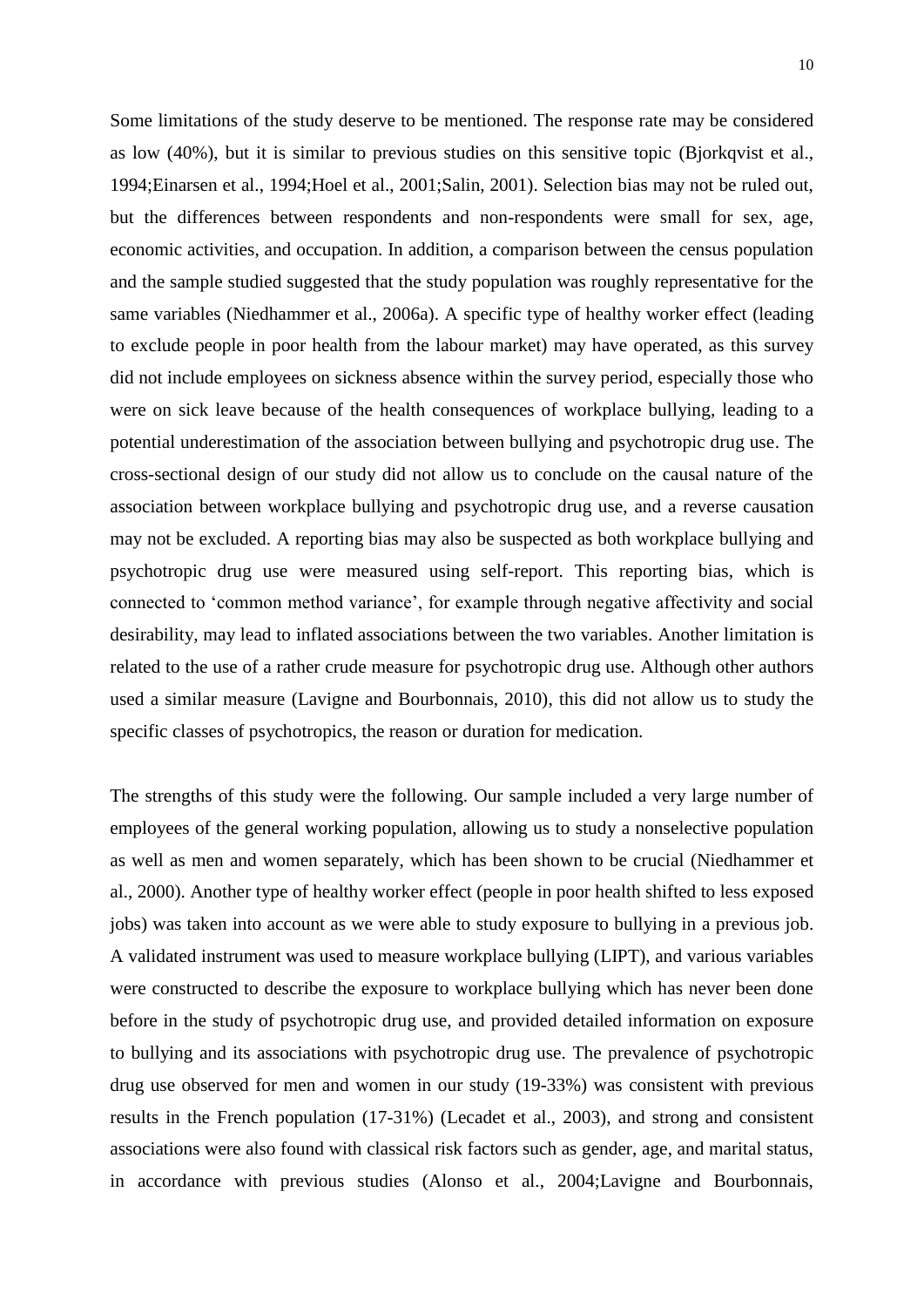2010;Lecadet et al., 2003;Moisan et al., 1999;Pelfrene et al., 2004). Regarding occupational factors, we found that occupation was significantly associated with psychotropic drug use among men (blue collar workers being at lower risk, and white collar workers at higher risk), in agreement with the results by Pelfrene et al. (Pelfrene et al., 2004). We observed an association between night work and psychotropic drug use as reported previously (Niedhammer et al., 1995). An association was also found between physico-chemical exposures at work and psychotropic drug use, that may suggest that other occupational exposures may be risk factors. Finally, as expected, strong and significant associations were found between self-reported health and depressive symptoms, and psychotropic drug use. All these results reinforce the validity of our study. The statistical analysis took into account important covariates in the study of the association between workplace bullying and psychotropic drug use; sociodemographic and occupational factors, as well as health-related factors. Although a substantial number of covariates were taken into account, some variables may have been omitted because they were unavailable in the survey, such as smoking or alcohol consumption. Psychosocial work factors, such as social support, were not taken into account because it is likely that these variables may be risk factors of bullying, and would lead to overadjustment in the analysis. We demonstrated in a previous paper that occupation was associated with bullying, especially that male managers/professionals were less likely to be exposed to bullying (Niedhammer et al., 2007). Our results that were adjusted for occupation (among others) suggested that bullying was associated with psychotropic drug use independently of occupational groups. However, as occupational group may be a risk factor of bullying, adjusting for occupation may also be considered as an overadjustment in the study of the association between bullying and psychotropic drug use. As the association was very strong, adjusting was preferred even if it may be viewed as a conservative strategy. Whereas sociodemographic and occupational covariates did not modify the strong associations between bullying and psychotropic drug use, health-related covariates reduced these associations, suggesting a mediating role of these covariates.

#### *Comparison with literature*

Only very few studies examined the association between workplace bullying and psychotropic drug use. Appelberg et al. (Appelberg et al., 1993) reported an association between interpersonal conflicts at work and the use of tranquilizers and hypnotics after adjustment for age, social class and neuroticism, and stratified by marital status in Finnish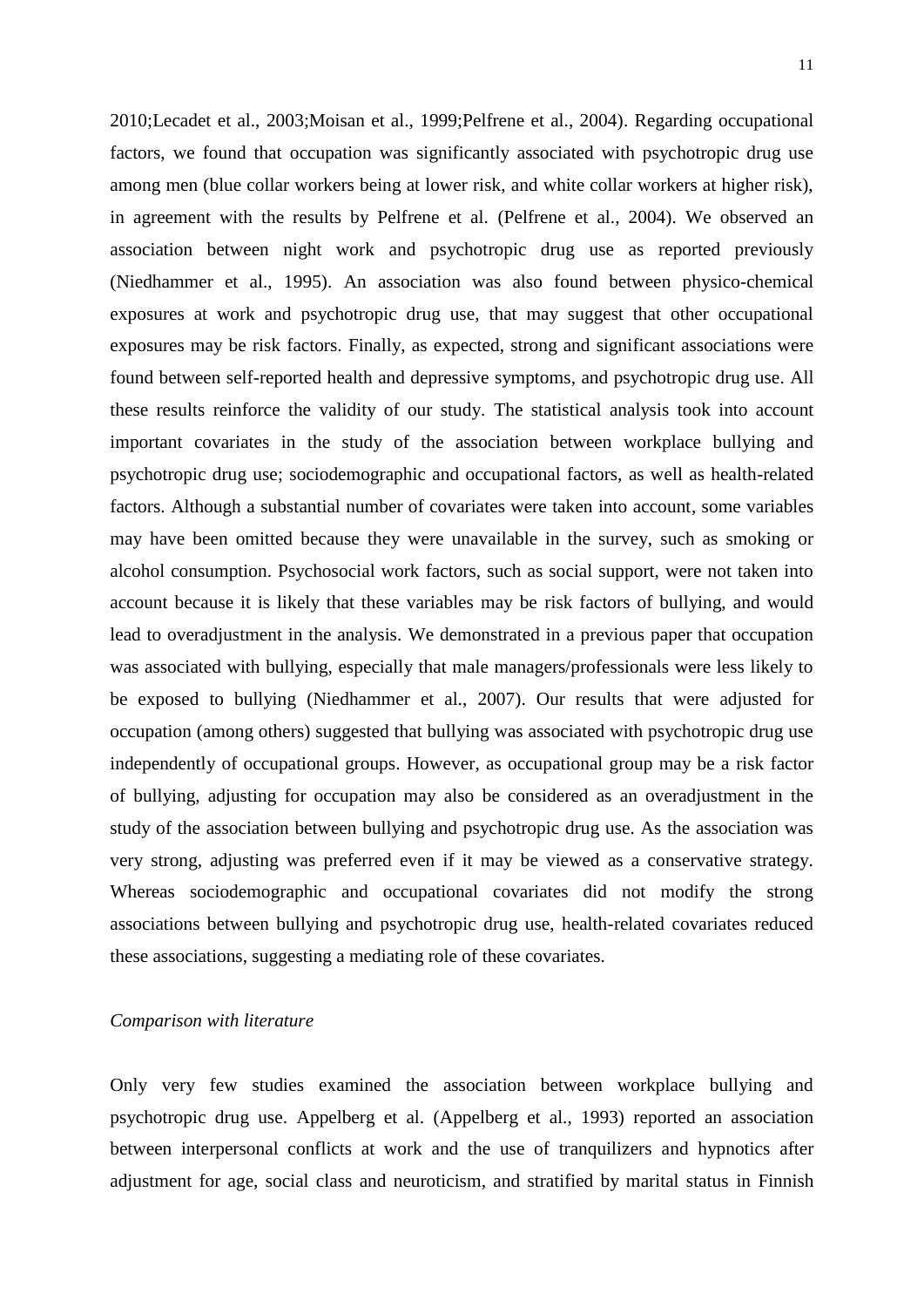men. Lavigne and Bourbonnais (Lavigne and Bourbonnais, 2010) reported an association between psychological harassment and psychotropic drug use after adjustment for gender, age, and several other psychosocial work factors among Canadian correctional officers. The study by Richman et al. (Richman et al., 1999) reported an association between generalized workplace abuse and use of prescription drugs (tranquilizers, antidepressants, and sedatives) after adjustment for age, race, and occupation among American male university employees. The study by Traweger et al. (Traweger et al., 2004) showed that being a victim of bullying was associated with the use of antidepressants, benzodiazepines, analgetics, stimulants, and phytotherapeutics in Austria, but this finding was based on a crude association without adjustment. Vartia (Vartia, 2001) reported that bullied employees used both sleep-induced drugs and sedatives more often than the other subjects; observers were also more likely to use them than nonbullied, but the use of these drugs did not correlate with the duration or the frequency of bullying among Finnish municipal employees. However, no information was provided on covariates. In all these studies, the measurement of bullying and/or psychotropic drug use were based on single items. These very few studies also underlined the scarcity of the literature on this topic.

Our results are in agreement with these studies. Furthermore, as never observed before, we found dose-response associations between frequency and duration of bullying and psychotropic drug use. Past exposure to bullying had still an impact on psychotropic drug use, pointing to the long term effects of bullying, even when the exposure had stopped. Being an observer of bullying was a risk factor of psychotropic drug use suggesting that workplaces prone to bullying may have a detrimental effect on employees' health, even if employees are not directly concerned by the phenomenon. Our results are in agreement with the study by Vartia (Vartia, 2001) finding an association between observing bullying and the use of sleepinduced drugs and sedatives. Finally, we found that physical and mental health status may mediate the association between workplace bullying and psychotropic drug use, something never reported before. Our study also stated gender differences as physical and mental health status may play a stronger mediating role among men than among women, suggesting that other factors might mediate the association between bullying and psychotropic drug use among women.

## *Conclusion*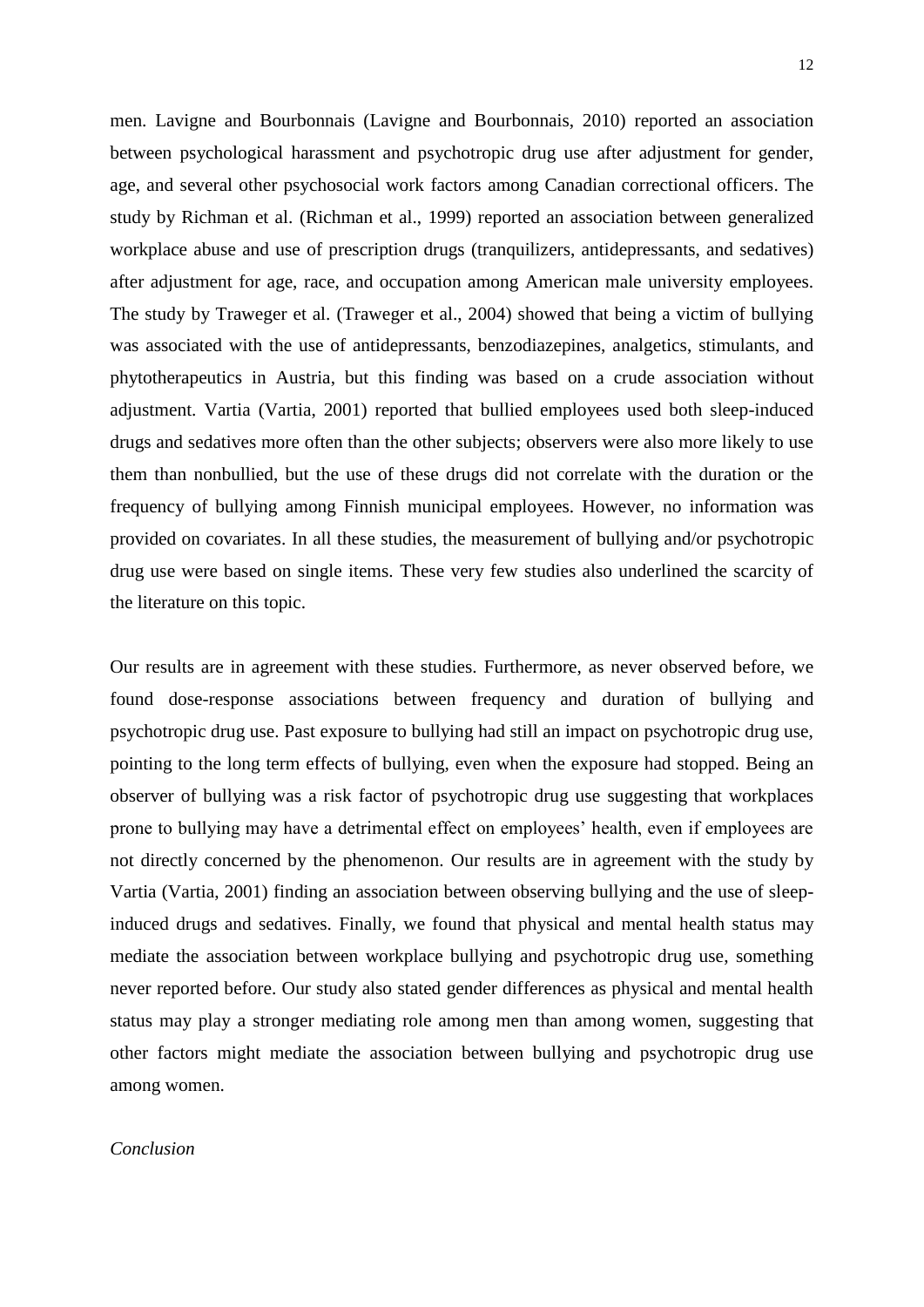Our findings underline the strong association between workplace bullying and psychotropic drug use. Our study also demonstrates that the association between workplace bullying and psychotropic drug use may be mediated by health-related factors, which is a finding that allows a better understanding of the mechanisms leading to psychotropic drug use. More information from prospective etiological studies would be helpful. More research on management styles and organisational policies would also be useful to provide guidelines to policies oriented towards preventing bullying at the workplace. Better understanding of bullying, its determinants and consequences, as well as increasing efforts toward prevention are urgently needed.

#### **ACKNOWLEDGEMENTS**

The authors thank Drs JL Battu, C Beyssier, N Blanchet, C Breton, M Buono-Michel, JF Canonne, G Dalivoust, A Faivre, F Fournier, G Gazazian, G Gibelin-Dol, E Griffaton, T Ibagnes, B Jaubert, J Leroy, M Lozé, G Magallon, P Presseq, G Roux, and C Vitrac, as well as Drs J Chiaroni, C Kaltwasser, and M Signouret, for their help in constructing the network of voluntary occupational physicians, and last but not least S Mocaer and P Sotty for their support and interest in this research program. A pre-test of this survey was performed in 2003 thanks to the contribution of Drs AM Boustière, C Breton, C Cervoni, A Faivre, C Gravier, E Halimi, M Isnard, MC Jacquin, M Lafon-Borelli, J Laudicina, D Londi, M Lozé, G Magallon, V Marcelot, M Méric, C Milliet, F Occhipinti, P Occhipinti, H Raulot-Lapointe, and MO Vincensini. The authors' thanks also go to T Theorell for his help in providing the German version of the LIPT questionnaire, and to I Revue and R Revue for their help in translating and back-translating this questionnaire. Finally, the authors thank all the employees who participated to the survey and made this study possible. This study was supported by the DRTEFP PACA of the French Minister of Labour.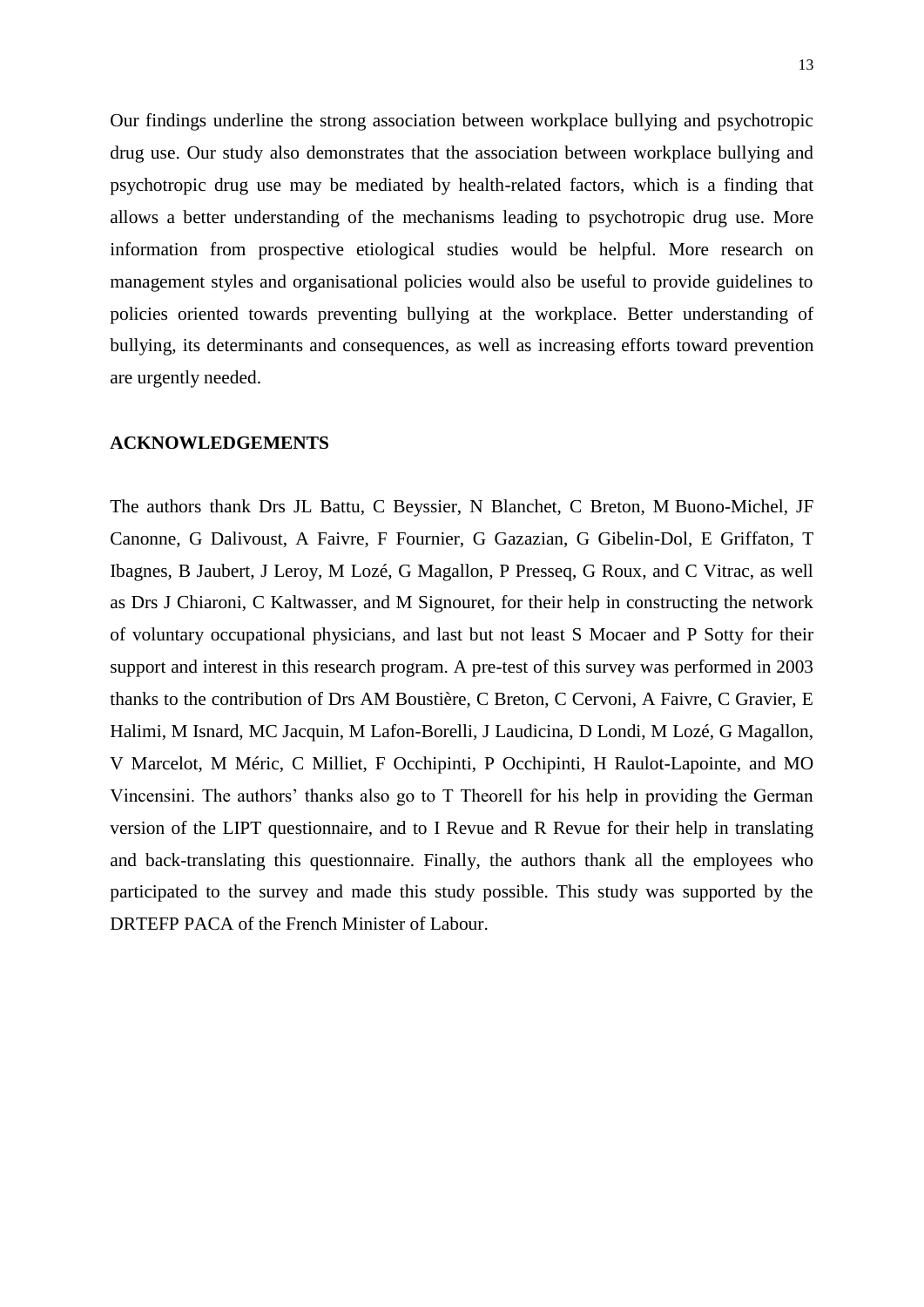#### **REFERENCES**

- Alonso J, Angermeyer MC, Bernert S, Bruffaerts R, Brugha TS, Bryson H, de GG, Graaf R, Demyttenaere K, Gasquet I, Haro JM, Katz SJ, Kessler RC, Kovess V, Lepine JP, Ormel J, Polidori G, Russo LJ, Vilagut G, Almansa J, rbabzadeh-Bouchez S, Autonell J, Bernal M, Buist-Bouwman MA, Codony M, Domingo-Salvany A, Ferrer M, Joo SS, Martinez-Alonso M, Matschinger H, Mazzi F, Morgan Z, Morosini P, Palacin C, Romera B, Taub N, Vollebergh WA (2004) Psychotropic drug utilization in Europe: results from the European Study of the Epidemiology of Mental Disorders (ESEMeD) project. Acta Psychiatr Scand Suppl55-64
- Appelberg K, Romanov K, Honkasalo ML, Koskenvuo M (1993) The use of tranquilizers, hypnotics and analgesics among 18,592 Finnish adults: associations with recent interpersonal conflicts at work or with a spouse. J Clin Epidemiol 46:1315-1322
- Bjorkqvist K, Osterman K, Hjelt-Back M (1994) Aggression among university employees. Aggressive Behaviour 20:173-184
- Cowie H, Naylor P, Rivers I, Smith P-K, Pereira B (2002) Measuring workplace bullying. Aggression and Violent Behavior 7:33-51
- Einarsen S (2000) Harassment and bullying at work: a review of the Scandinavian approach. Aggression and Violent Behavior 5:379-401
- Einarsen S, Raknes BI, Matthiesen SB (1994) Bullying and harassment at work and their relationships to work environment quality: an exploratory study. European Work and Organizational Psychologist 4:381-401
- Einarsen S, Skogstad A (1996) Bullying at work: epidemiological findings in public and private organizations. European journal of work and organizational psychology 5:185-201
- Fuhrer R, Rouillon F (1989) La version française de l'échelle CES-D (Center for Epidemiologic Studies - Depression scale). Description et traduction de l'échelle d'autoévaluation. Psychiatr Psychobiol 4:163-166
- Hoel H, Cooper CL, Faragher B (2001) The experience of bullying in Great Britain: the impact of organizational status. European journal of work and organizational psychology 10:443-465
- Lavigne E, Bourbonnais R (2010) Psychosocial work environment, interpersonal violence at work and psychotropic drug use among correctional officers. Int J Law Psychiatry 33:122- 129
- Lecadet J, Vidal P, Baris B, Vallier N, Fender P, Allemand H (2003) Médicaments psychotropes : consommation et pratiques de prescription en France métropolitaine. I. Données nationales, 2000. Rev Med Ass Maladie 34:75-84
- Leipzig RM, Cumming RG, Tinetti ME (1999) Drugs and falls in older people: a systematic review and meta-analysis: I. Psychotropic drugs. J Am Geriatr Soc 47:30-39
- Leymann, H. Handanleitung für den LIPT-Fragebogen (Leymann Inventory of Psychological Terror). Materialie Nr. 33. 1996a. Deutsche Gesellschaft für Verhaltenstherapie e.V., Tübingen.
- Leymann H (1996b) The content and development of mobbing at work. European journal of work and organizational psychology 2:165-184
- Lynch JW, Kaplan GA, Cohen RD, Tuomilehto J, Salonen JT (1996) Do cardiovascular risk factors explain the relation between socioeconomic status, risk of all-cause mortality, cardiovascular mortality, and acute myocardial infarction? Am J Epidemiol 144:934-942
- Moisan J, Bourbonnais R, Brisson C, Gaudet M, Vézina M, Vinet A, Grégoire JP (1999) Job strain and psychotropic drug use among white-collar workers. Work & Stress 13:289-298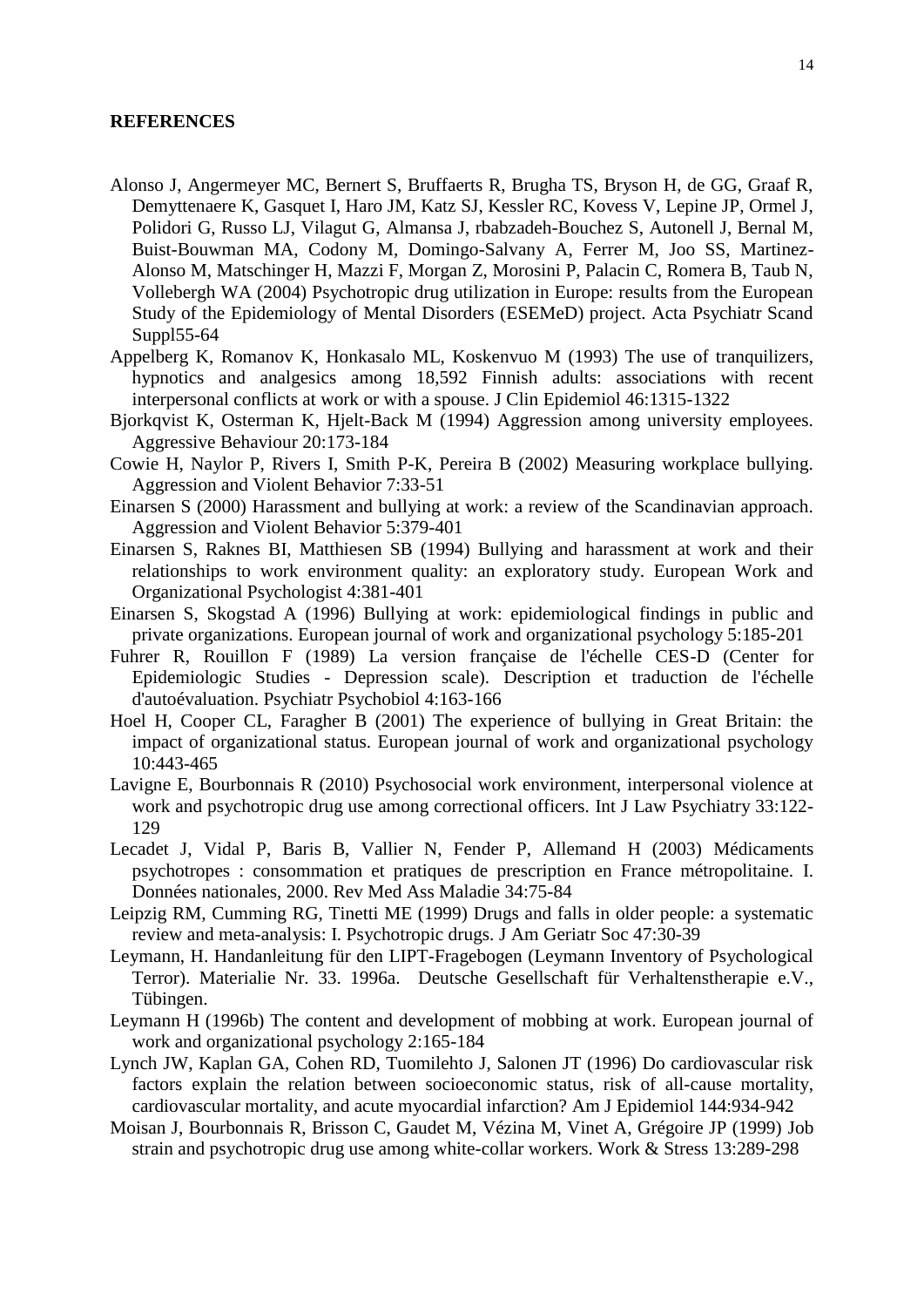- Niedhammer I, David S, Degioanni S, 143 médecins du travail (2006a) [The French version of the Leymann's questionnaire on workplace bullying: the Leymann Inventory of Psychological Terror (LIPT)]. Rev Epidemiol Sante Publique 54:245-262
- Niedhammer I, David S, Degioanni S, 143 occupational physicians (2006b) Association between workplace bullying and depressive symptoms in the French working population. J Psychosom Res 61:251-259
- Niedhammer I, David S, Degioanni S, 143 occupational physicians (2007) Economic activities and occupations at high risk for workplace bullying: results from a large-scale cross-sectional survey in the general working population in France. Int Arch Occup Environ Health 80:346-353
- Niedhammer I, David S, Degioanni S, Drummond A, Philip P, 143 occupational physicians (2009) Workplace bullying and sleep disturbances: findings from a large scale crosssectional survey in the French working population. Sleep 32:1211-1219
- Niedhammer I, Lert F, Marne MJ (1995) Psychotropic drug use and shift work among French nurses (1980-1990). Psychol Med 25:329-338
- Niedhammer I, Saurel-Cubizolles MJ, Piciotti M, Bonenfant S (2000) How is sex considered in recent epidemiological publications on occupational risks? Occup Environ Med 57:521- 527
- Pelfrene E, Vlerick P, Moreau M, Mak RP, Kornitzer M, De Backer G (2004) Use of benzodiazepine drugs and perceived job stress in a cohort of working men and women in Belgium. Results from the BELSTRESS-study. Soc Sci Med 59:433-442
- Richman JA, Rospenda KM, Nawyn SJ, Flaherty JA, Fendrich M, Drum ML, Johnson TP (1999) Sexual harassment and generalized workplace abuse among university employees: prevalence and mental health correlates. Am J Public Health 89:358-363
- Salin D (2001) Prevalence and forms of bullying among business professionals: a comparison of two different strategies for measuring bullying. European journal of work and organizational psychology 10:425-441
- Traweger C, Kinzl JF, Traweger-Ravanelli B, Fiala M (2004) Psychosocial factors at the workplace--do they affect substance use? Evidence from the Tyrolean workplace study. Pharmacoepidemiol Drug Saf 13:399-403
- Vartia M (1996) The sources of bullying: psychological work environment and organizational climate. European journal of work and organizational psychology 5:203-214
- Vartia ML (2001) Consequences of workplace bullying with respect to the well-being of its targets and the observers of bullying. Scand J Work Environ Health 27:63-69
- Virtanen M, Honkonen T, Kivimaki M, Ahola K, Vahtera J, Aromaa A, Lonnqvist J (2007) Work stress, mental health and antidepressant medication findings from the Health 2000 Study. J Affect Disord 98:189-197
- Wadsworth EJ, Moss SC, Simpson SA, Smith AP (2005) Psychotropic medication use and accidents, injuries and cognitive failures. Hum Psychopharmacol 20:391-400
- Witchel HJ, Hancox JC, Nutt DJ (2003) Psychotropic drugs, cardiac arrhythmia, and sudden death. J Clin Psychopharmacol 23:58-77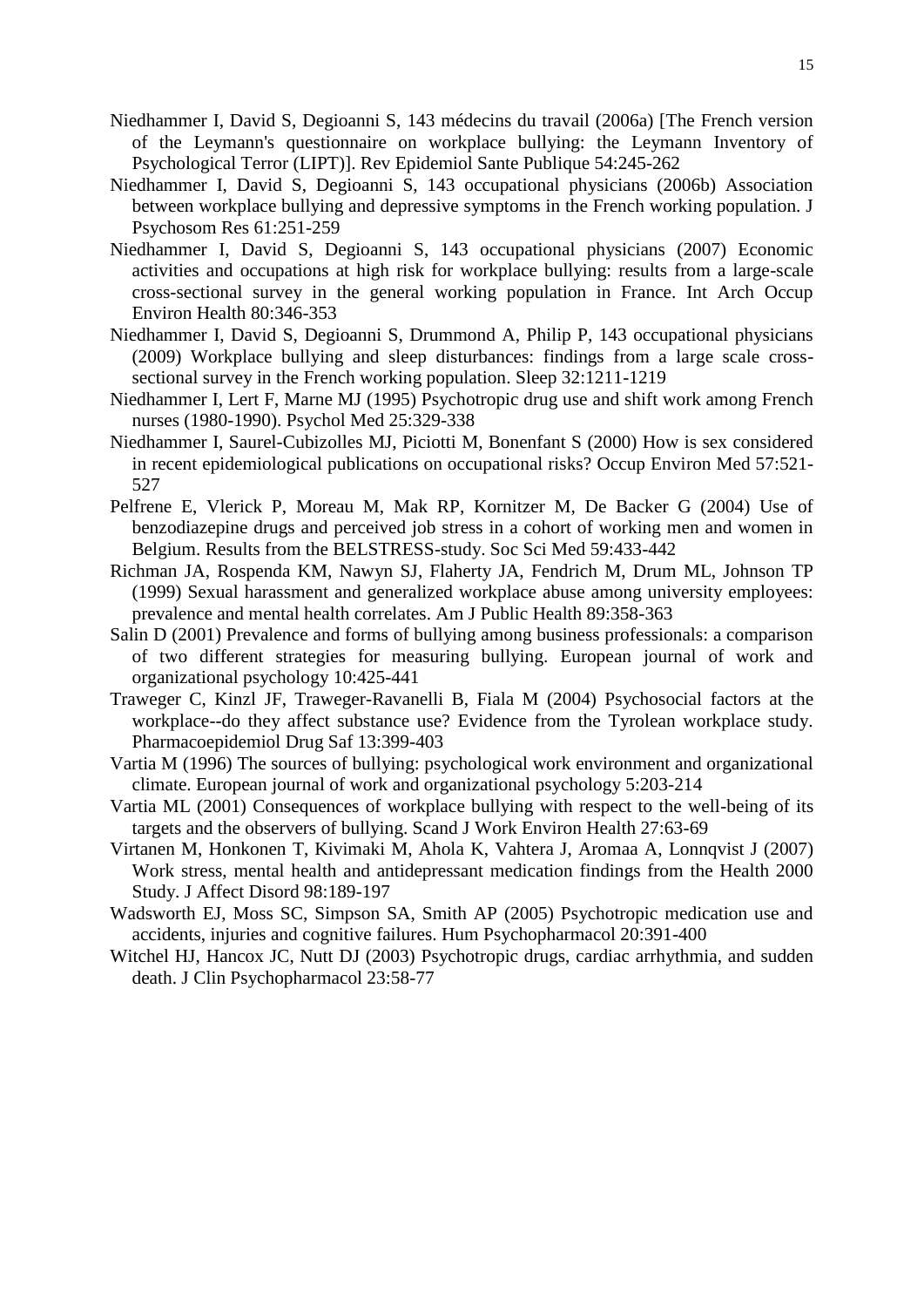|                                                  | Psychotropic drug use |       |       |        |
|--------------------------------------------------|-----------------------|-------|-------|--------|
|                                                  | Men                   |       | Women |        |
|                                                  | Use                   | Use   | Use   | Use    |
|                                                  | (N)                   | (% )  | (N)   | $(\%)$ |
| <b>Exposure to bullying</b>                      |                       |       |       |        |
| No                                               | 469                   | 16.56 | 1184  | 29.34  |
| Yes                                              | 109                   | 39.78 | 289   | 59.47  |
| <b>Exposure to bullying</b>                      |                       |       |       |        |
| No exposure                                      | 469                   | 16.56 | 1184  | 29.34  |
| Past exposure                                    | 11                    | 28.95 | 72    | 55.81  |
| Current exposure                                 | 96                    | 41.38 | 210   | 60.17  |
| Frequency of exposure to bullying                |                       |       |       |        |
| No exposure                                      | 469                   | 16.56 | 1184  | 29.34  |
| Weekly                                           | 49                    | 33.11 | 124   | 55.11  |
| Daily or almost daily                            | 60                    | 47.62 | 165   | 63.22  |
| Duration of exposure to bullying                 |                       |       |       |        |
| No exposure                                      | 469                   | 16.56 | 1184  | 29.34  |
| $<$ 2 years                                      | 34                    | 36.17 | 114   | 55.07  |
| $\geq$ 2 years, but < 5 years                    | 41                    | 36.28 | 112   | 62.57  |
| 5 years or more                                  | 34                    | 50.75 | 63    | 63.00  |
| <b>Observer of bullying</b>                      |                       |       |       |        |
| N <sub>o</sub>                                   | 325                   | 15.17 | 860   | 27.95  |
| Yes                                              | 253                   | 26.24 | 613   | 42.45  |
| <b>Combination exposure to bullying/observer</b> |                       |       |       |        |
| No exposure                                      | 300                   | 14.37 | 800   | 27.02  |
| Observer                                         | 169                   | 22.72 | 384   | 35.75  |
| Exposure to bullying                             | 25                    | 46.30 | 60    | 51.72  |
| Exposure to bullying and observer                | 84                    | 38.18 | 229   | 61.89  |
| Chi-Square test                                  |                       |       |       |        |

Table 1. Crude associations between exposure to bullying and psychotropic drug use

All associations significant at  $p < 0.001$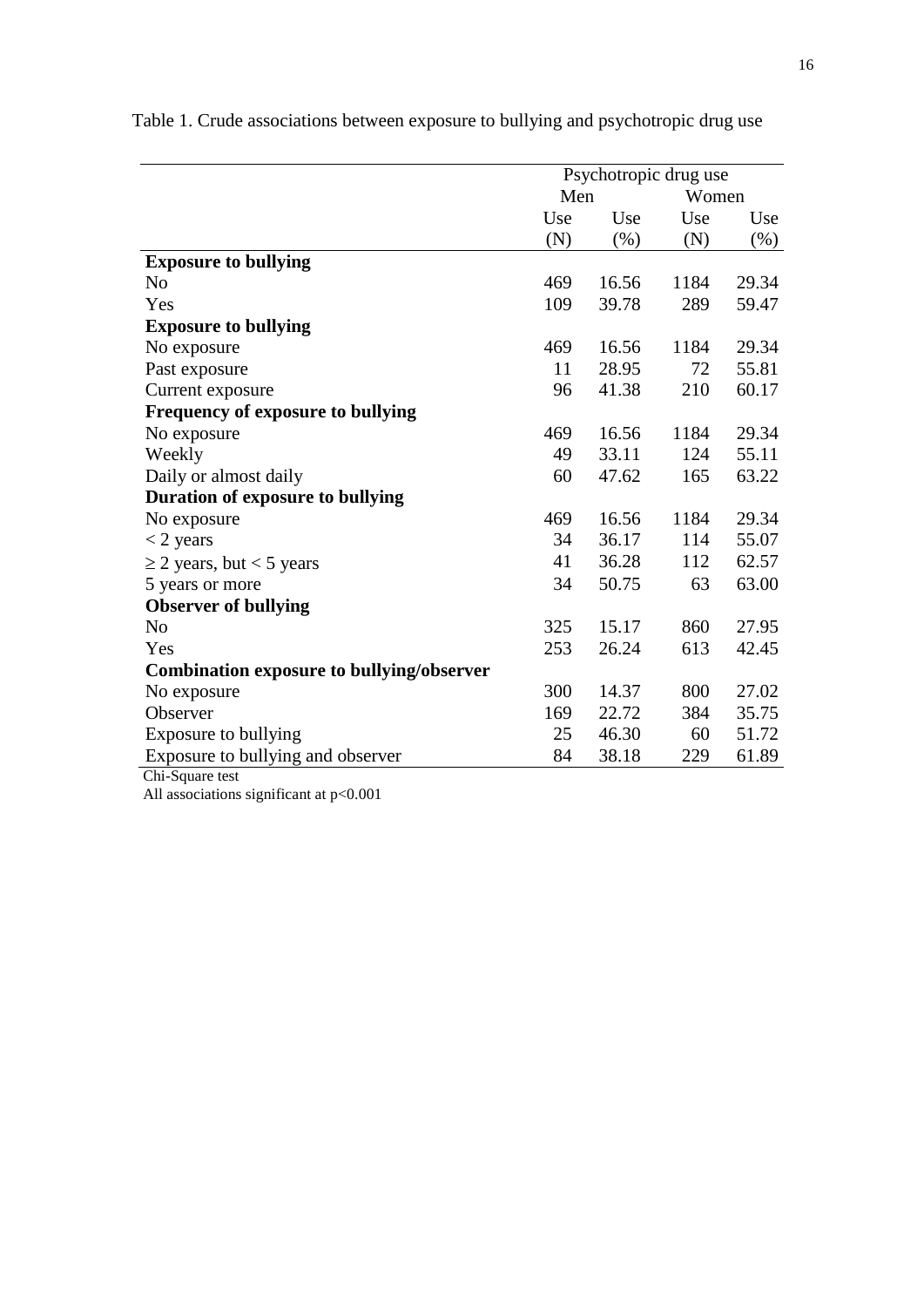|                                             | Psychotropic drug use |           |      |           |  |  |
|---------------------------------------------|-----------------------|-----------|------|-----------|--|--|
|                                             | Men                   |           |      | Women     |  |  |
|                                             | Use<br>Use            |           | Use  | Use       |  |  |
|                                             | (N)                   | (%)       | (N)  | $(\% )$   |  |  |
| Age (years)                                 |                       | ***       |      | ***       |  |  |
| $<$ 30                                      | 68                    | 13.10     | 247  | 29.23     |  |  |
| 30-39                                       | 174                   | 17.21     | 373  | 27.82     |  |  |
| 40-49                                       | 179                   | 20.96     | 472  | 35.44     |  |  |
| 50 or more                                  | 155                   | 21.74     | 376  | 38.06     |  |  |
| <b>Marital status</b>                       |                       | $\ast$    |      | ***       |  |  |
| Married, cohabiting                         | 370                   | 17.52     | 855  | 29.95     |  |  |
| Single, separated, divorced, widowed        | 208                   | 20.95     | 614  | 36.99     |  |  |
| <b>Presence of children</b>                 |                       | <b>NS</b> |      | **        |  |  |
| Yes                                         | 303                   | 18.21     | 765  | 30.91     |  |  |
| N <sub>o</sub>                              | 274                   | 19.07     | 701  | 34.58     |  |  |
| <b>Education</b>                            |                       | $\ast$    |      | ∗         |  |  |
| Primary, lower vocational, lower secondary  | 260                   | 19.27     | 545  | 34.69     |  |  |
| <b>Upper secondary</b>                      | 101                   | 22.10     | 351  | 33.82     |  |  |
| University                                  | 215                   | 16.67     | 574  | 30.18     |  |  |
| Occupation                                  |                       | **        |      | <b>NS</b> |  |  |
| Blue collar worker                          | 127                   | 16.34     | 52   | 29.21     |  |  |
| Clerks, service workers                     | 133                   | 23.25     | 793  | 32.92     |  |  |
| Associate professionals                     | 207                   | 18.84     | 520  | 33.31     |  |  |
| Managers, professionals                     | 110                   | 17.03     | 100  | 28.90     |  |  |
| <b>Working hours a week</b>                 |                       | <b>NS</b> |      | <b>NS</b> |  |  |
| <40                                         | 330                   | 19.20     | 1164 | 31.92     |  |  |
| $\geq 40$                                   | 222                   | 17.93     | 265  | 35.15     |  |  |
| <b>Night work</b>                           |                       | **        |      | $\ast$    |  |  |
| N <sub>o</sub>                              | 499                   | 18.02     | 1362 | 32.24     |  |  |
| Yes                                         | 75                    | 24.19     | 100  | 38.02     |  |  |
| <b>Number of physico-chemical exposures</b> |                       | <b>NS</b> |      | ***       |  |  |
| $\boldsymbol{0}$                            | 285                   | 17.25     | 951  | 31.23     |  |  |
| $\mathbf{1}$                                | 85                    | 19.36     | 297  | 33.87     |  |  |
| $\overline{2}$                              | 69                    | 21.63     | 114  | 32.76     |  |  |
| $\geq 3$                                    | 139                   | 19.97     | 111  | 44.22     |  |  |
| <b>Self-reported health</b>                 |                       | ***       |      | ***       |  |  |
| Good                                        | 404                   | 14.65     | 1040 | 26.73     |  |  |
| Poor                                        | 172                   | 50.29     | 428  | 69.26     |  |  |
| <b>Depressive symptoms</b>                  |                       | ***       |      | ***       |  |  |
| N <sub>o</sub>                              | 237                   | 10.50     | 838  | 24.12     |  |  |
| Yes                                         | 324                   | 42.52     | 602  | 64.59     |  |  |

Table 2. Crude associations between covariates and psychotropic drug use

Chi-Square test \*: p<0.05 \*\*: p<0.01 \*\*\*: p<0.001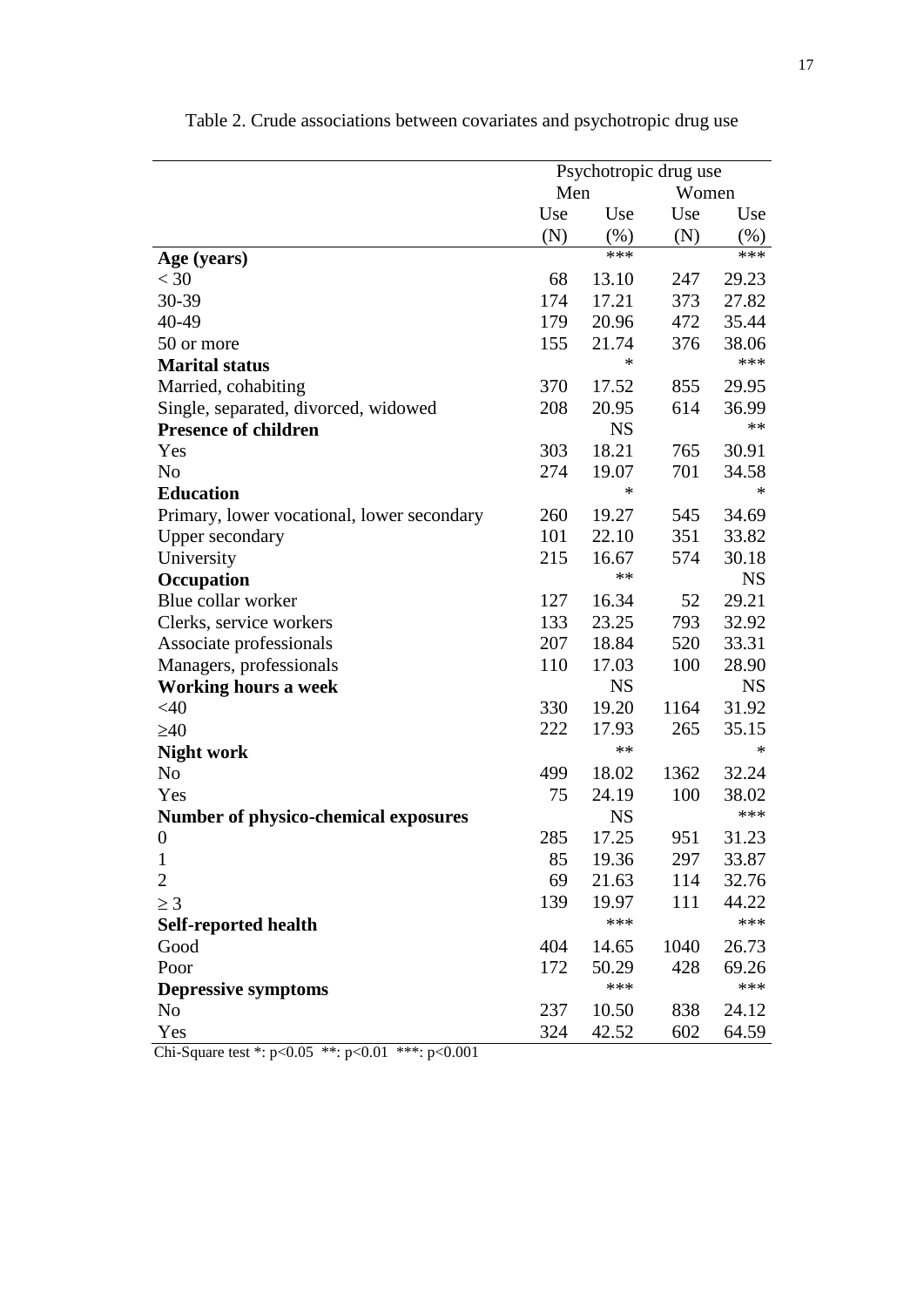|                                                  | Psychotropic drug use |               |              |           |
|--------------------------------------------------|-----------------------|---------------|--------------|-----------|
|                                                  | Men                   |               |              | Women     |
|                                                  | <b>OR</b>             | 95% CI        | <b>OR</b>    | 95% CI    |
| <b>Exposure to bullying</b>                      |                       |               |              |           |
| No                                               | $\mathbf{1}$          |               | 1            |           |
| Yes                                              | 3.10                  | 2.36-4.08     | 3.49         | 2.86-4.28 |
| <b>Exposure to bullying</b>                      |                       |               |              |           |
| No exposure                                      | $\mathbf{1}$          |               | $\mathbf 1$  |           |
| Past exposure                                    | 2.28                  | 1.10-4.71     | 3.09         | 2.14-4.47 |
| Current exposure                                 | 3.22                  | 2.40-4.32     | 3.56         | 2.82-4.51 |
| Frequency of exposure to bullying                |                       |               |              |           |
| No exposure                                      | $\mathbf{1}$          |               | $\mathbf{1}$ |           |
| Weekly                                           | 2.30                  | 1.58-3.33     | 2.96         | 2.23-3.92 |
| Daily or almost daily                            | 4.36                  | 2.97-6.40     | 4.06         | 3.10-5.33 |
| <b>Duration of exposure to bullying</b>          |                       |               |              |           |
| No exposure                                      | $\mathbf{1}$          |               | 1            |           |
| < 2 y                                            | 2.95                  | 1.87-4.64     | 3.03         | 2.26-4.06 |
| $\geq$ 2 y, but < 5 y                            | 2.65                  | 1.75-4.00     | 3.94         | 2.85-5.44 |
| 5 years or more                                  | 4.25                  | 2.55-7.09     | 3.84         | 2.50-5.89 |
| <b>Observer of bullying</b>                      |                       |               |              |           |
| N <sub>o</sub>                                   | $\mathbf{1}$          |               | 1            |           |
| Yes                                              | 1.92                  | 1.58-2.34     | 1.92         | 1.68-2.21 |
| <b>Combination exposure to bullying/observer</b> |                       |               |              |           |
| No exposure                                      | $\mathbf{1}$          |               | $\mathbf{1}$ |           |
| Observer                                         | 1.71                  | $1.37 - 2.13$ | 1.55         | 1.33-1.81 |
| Exposure to bullying                             | 4.84                  | 2.70-8.66     | 3.12         | 2.12-4.61 |
| Exposure to bullying and observer                | 3.45                  | 2.52-4.71     | 4.32         | 3.41-5.46 |

Table 3. Exposure to bullying and psychotropic drug use according to logistic regression analysis

OR: odds ratio CI: confidence interval

OR adjusted for age, marital status, presence of children, education, occupation, working hours a week, night work, and physico-chemical exposures

Bold OR: significant at 5%

All bullying variables were significant at  $p<0.001$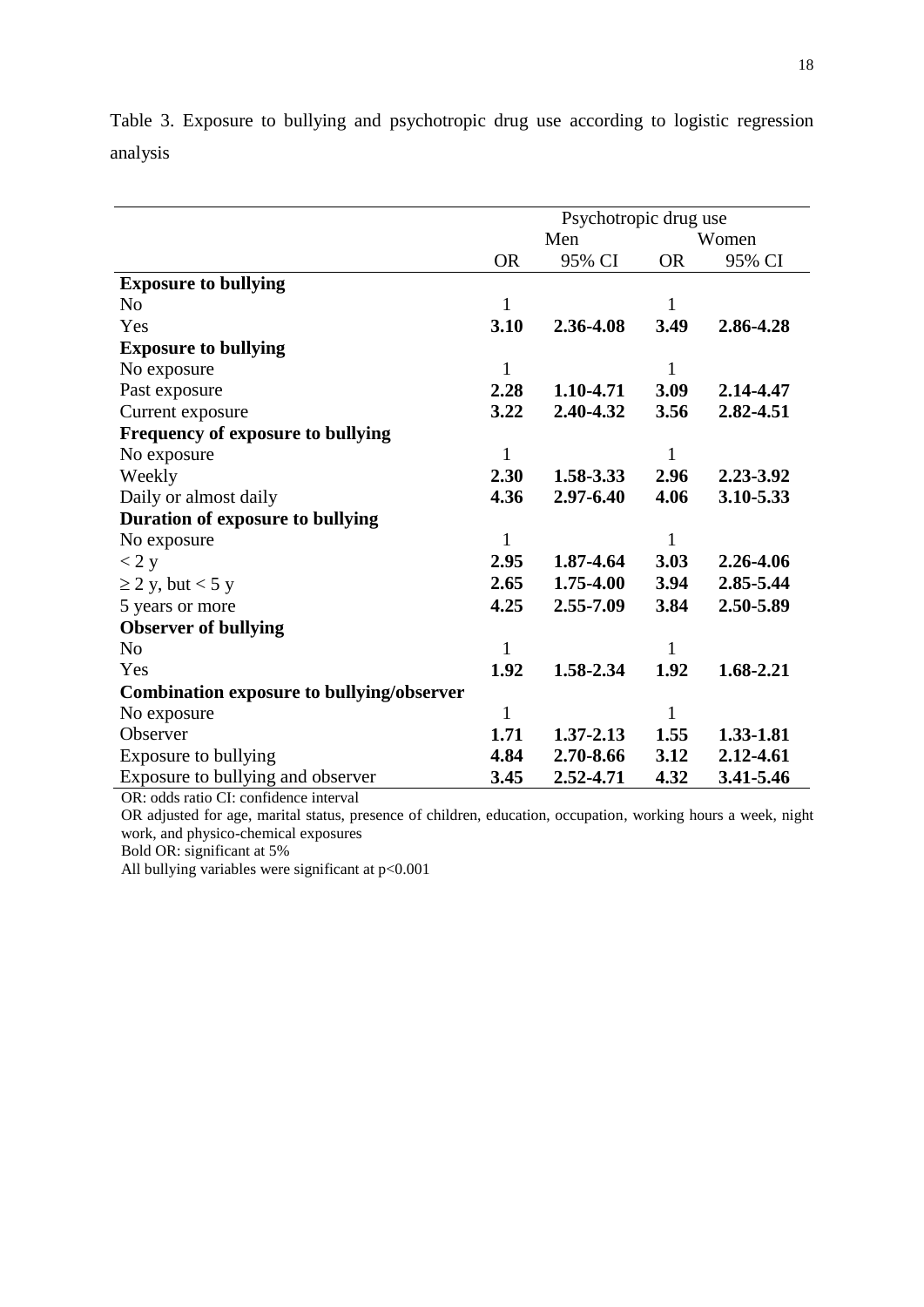|                                             | Psychotropic drug use |               |              |               |  |
|---------------------------------------------|-----------------------|---------------|--------------|---------------|--|
|                                             | Men                   |               |              | Women         |  |
|                                             | $(N=2911)$            |               |              | $(N=4322)$    |  |
|                                             | <b>OR</b>             | 95% CI        | <b>OR</b>    | 95% CI        |  |
| <b>Exposure to bullying</b>                 | ***                   |               | ***          |               |  |
| N <sub>o</sub>                              | 1                     |               | 1            |               |  |
| Yes                                         | 3.10                  | 2.36-4.08     | 3.49         | 2.86-4.28     |  |
| Age (years)                                 | ***                   |               | ***          |               |  |
| $<$ 30                                      | 1                     |               | 1            |               |  |
| 30-39                                       | 1.56                  | 1.12-2.17     | 1.01         | $0.81 - 1.25$ |  |
| 40-49                                       | 2.06                  | 1.46-2.90     | 1.44         | 1.15-1.78     |  |
| 50 or more                                  | 2.32                  | 1.64-3.29     | 1.53         | 1.23-1.90     |  |
| <b>Marital status</b>                       | **                    |               | ***          |               |  |
| Married, cohabiting                         | 1                     |               | 1            |               |  |
| Single, separated, divorced, widowed        | 1.40                  | 1.09-1.78     | 1.31         | 1.14-1.51     |  |
| <b>Presence of children</b>                 |                       |               |              |               |  |
| Yes                                         | $\mathbf{1}$          |               | $\mathbf{1}$ |               |  |
| N <sub>o</sub>                              | 1.01                  | $0.80 - 1.28$ | 1.09         | $0.93 - 1.27$ |  |
| <b>Education</b>                            |                       |               |              |               |  |
| Primary, lower vocational, lower secondary  | 1.17                  | $0.89 - 1.54$ | 1.22         | 1.01-1.48     |  |
| <b>Upper secondary</b>                      | 1.30                  | 0.96-1.77     | 1.19         | $0.99 - 1.43$ |  |
| University                                  | $\mathbf{1}$          |               | 1            |               |  |
| Occupation                                  | $\ast$                |               |              |               |  |
| Blue collar worker                          | 0.61                  | $0.41 - 0.92$ | 0.78         | $0.49 - 1.24$ |  |
| Clerks, service workers                     | 1.01                  | $0.70 - 1.46$ | 1.06         | $0.78 - 1.42$ |  |
| Associate professionals                     | 0.82                  | $0.60 - 1.11$ | 1.18         | $0.89 - 1.56$ |  |
| Managers, professionals                     | 1                     |               | 1            |               |  |
| <b>Working hours a week</b>                 |                       |               |              |               |  |
| <40                                         | 1                     |               | 1            |               |  |
| $\geq 40$                                   | 0.94                  | $0.77 - 1.16$ | 1.08         | $0.90 - 1.29$ |  |
| <b>Night work</b>                           | ∗                     |               |              |               |  |
| No                                          | $\mathbf{1}$          |               | $\mathbf{1}$ |               |  |
| Yes                                         | 1.35                  | 1.00-1.83     | 1.21         | $0.92 - 1.60$ |  |
| <b>Number of physico-chemical exposures</b> |                       |               | ∗            |               |  |
| $\boldsymbol{0}$                            | $\mathbf{1}$          |               | 1            |               |  |
| $\mathbf{1}$                                | 1.20                  | $0.90 - 1.59$ | 1.06         | $0.89 - 1.25$ |  |
| $\mathfrak{2}$                              | 1.49                  | 1.07-2.06     | 0.98         | $0.76 - 1.26$ |  |
| $\geq 3$                                    | 1.27                  | $0.97 - 1.67$ | 1.56         | 1.18-2.08     |  |
|                                             |                       |               |              |               |  |

Table 4. Factors associated with psychotropic drug use according to logistic regression analysis

OR: odds ratio CI: confidence interval \*:  $p<0.05$  \*\*:  $p<0.01$  \*\*\*:  $p<0.001$ 

Bold OR: significant at 5%